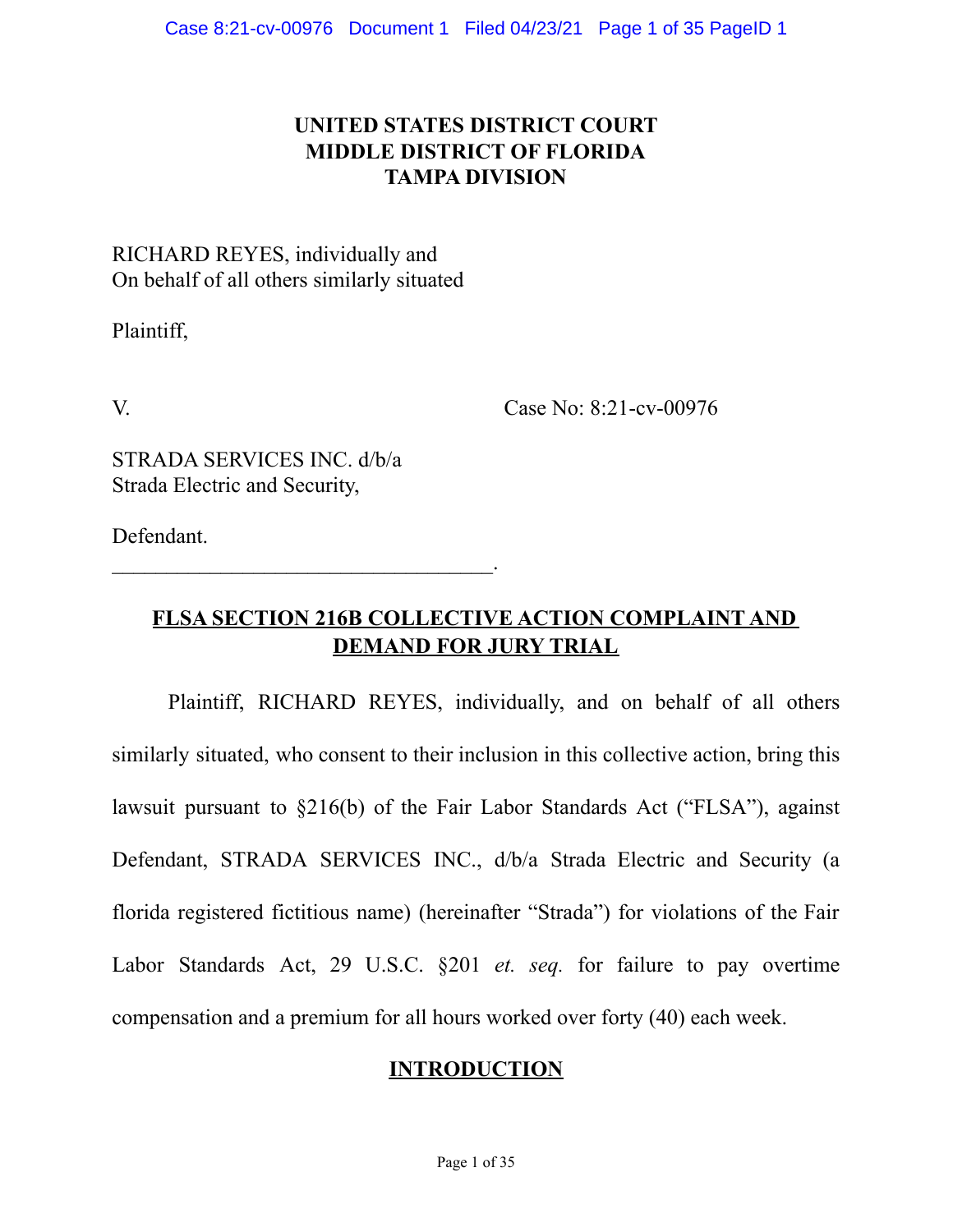### Case 8:21-cv-00976 Document 1 Filed 04/23/21 Page 2 of 35 PageID 2

1. The Fair Labor Standards Act is our nation's foremost wage law. The overtime requirements of the FLSA were designed to eliminate "labor conditions detrimental to the maintenance of the minimum standard of living necessary for health, efficiency, and general well-being of workers..." 29 U.S.C. § 202(a). To achieve its goals, the FLSA sets minimum wage and overtime pay requirements for covered employers. 29 U.S.C. §§ 206(a) and 207(a). It requires minimum wage and overtime pay for certain non-exempt employees. 29 U.S.C. §213.

2. Plaintiff, Richard Reyes ("Reyes" or "Plaintiff") worked for Defendant from on or about January, 2019 through April 2021 from Defendant's Port Richey, Florida office as an "electrician", and/or Electrical Installer (hereinafter "installer") a.

3. Defendant has maintained a scheme to avoid its obligations to pay overtime wages to its non-exempt, labor workers and employees in order to save millions of dollars in labor costs and maximize profits all to the detriment of its employees.

4. Defendant shaves or edits overtime hours from the employees' time records and also permits laborers and non-exempt employees to suffer to work off the clock.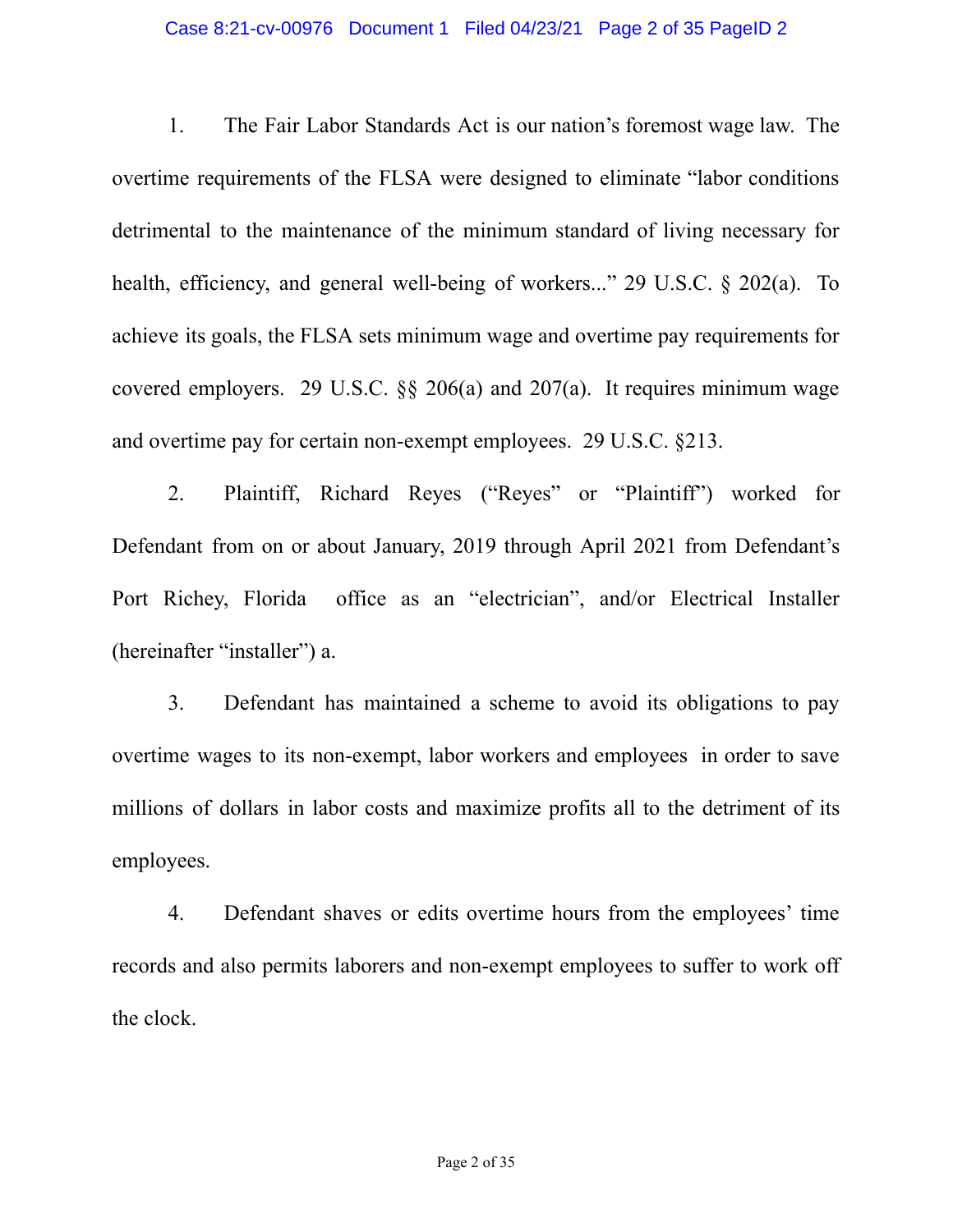### Case 8:21-cv-00976 Document 1 Filed 04/23/21 Page 3 of 35 PageID 3

5. Defendant also discourages and takes actions to intimidate and prevent full and accurate reporting of all work hours for all piecework workers and labors, such as Plaintiff and "Helpers", a job title which may not be formal but is the name referred to for a certain class of workers and position to describe the laborer who rides along with the Installer/electrician to all work sites and on work orders.

6. Plaintiff, like his fellow piece rate workers and laborers, and who are members of this putative Class, worked at upwards of 22 locations throughout Florida, ultimately overseen and reporting to the Defendant at its corporate office located in Sanford Florida, and under the complete direction and control of the CEO, Strada

7. All Helpers and installers (aka electricians), and other low voltage technicians were paid on a piece rate per work order or job assigned, irrespective of the number of hours worked in any day or any work week.

8. Defendant either willfully mis classified Plaintiff and all other piece rate workers as exempt employees under the FLSA, or willfully violated the FLSA by refusing to pay any premiums for overtime hours they knew of should have known were worked by piece rate workers and laborers, under the titles of helpers, installers, electricians, or technicians.

Page 3 of 35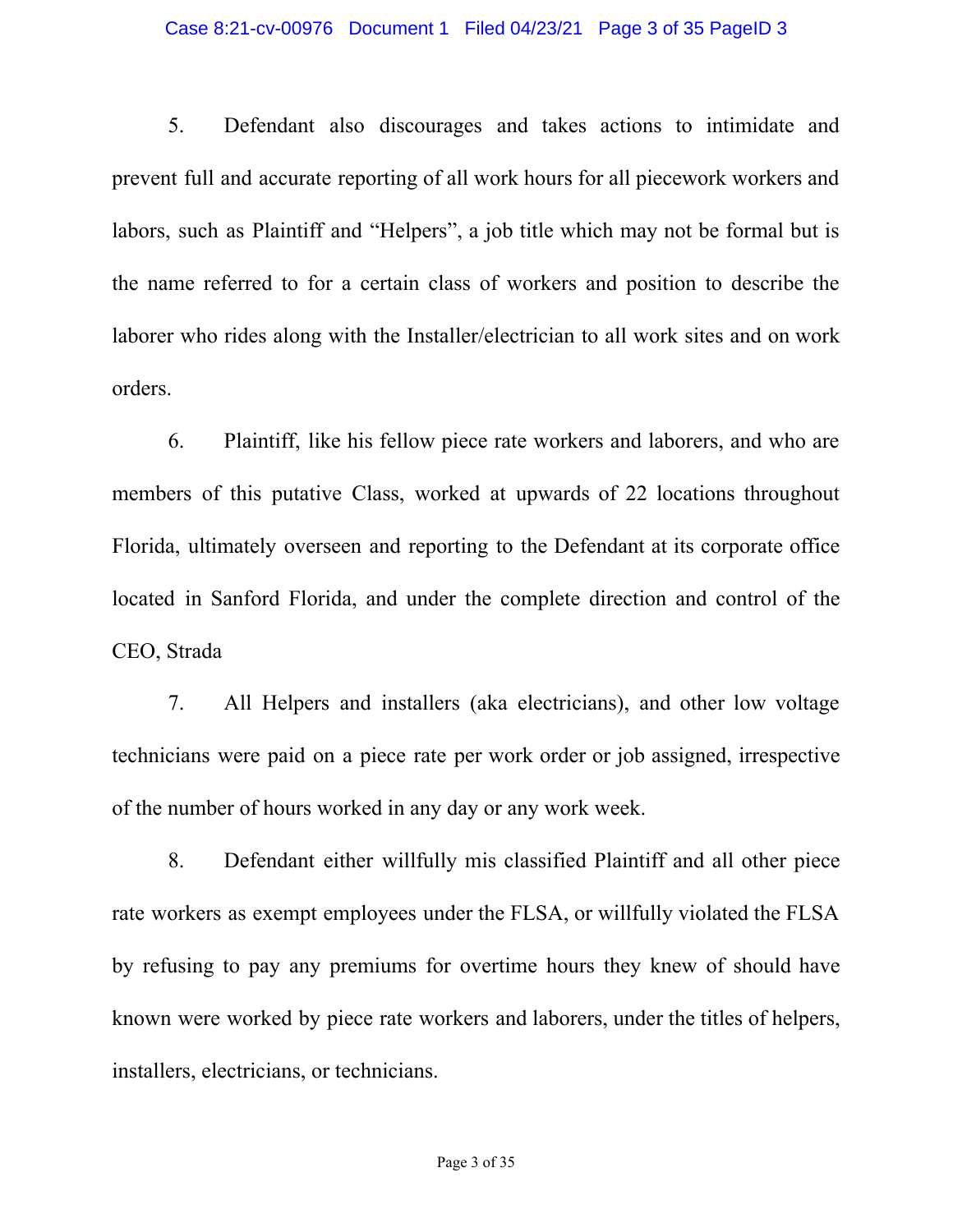9. Plaintiff, like his fellow piece rate workers in the past three (3) years preceding the filing of this complaint, and still to this day, were systematically denied any overtime pay for most if not all hours they worked in excess of forty (40) on behalf of Defendant.

10. Defendant maintained a common unlawful pay practice applicable to all piece rate pay workers, shaving or editing off all work hours over forty (40) in each work week, and precluding the Plaintiff and all piece rate workers from being able to report and log any hours greater than 40 for each workweek on their work order forms. .

11. Accordingly, Plaintiff, individually, and on behalf of all others similarly situated who consent to their inclusion in this collective action, sue Defendant for violations of the Fair Labor Standards Act for: (1) failing to pay the Plaintiff and others similarly situated overtime compensation; and (2) failing to maintain and preserve accurate and true records of all hours worked.

### **FLSA CLASS DEFINITION AND RELIEF SOUGHT**

12. This collective action is to recover from Defendant overtime compensation, liquidated damages, prejudgment interest, and the costs and reasonable attorney's fees under 29 U.S.C. §216(b) on behalf of the Plaintiff and all similarly situated persons composed of: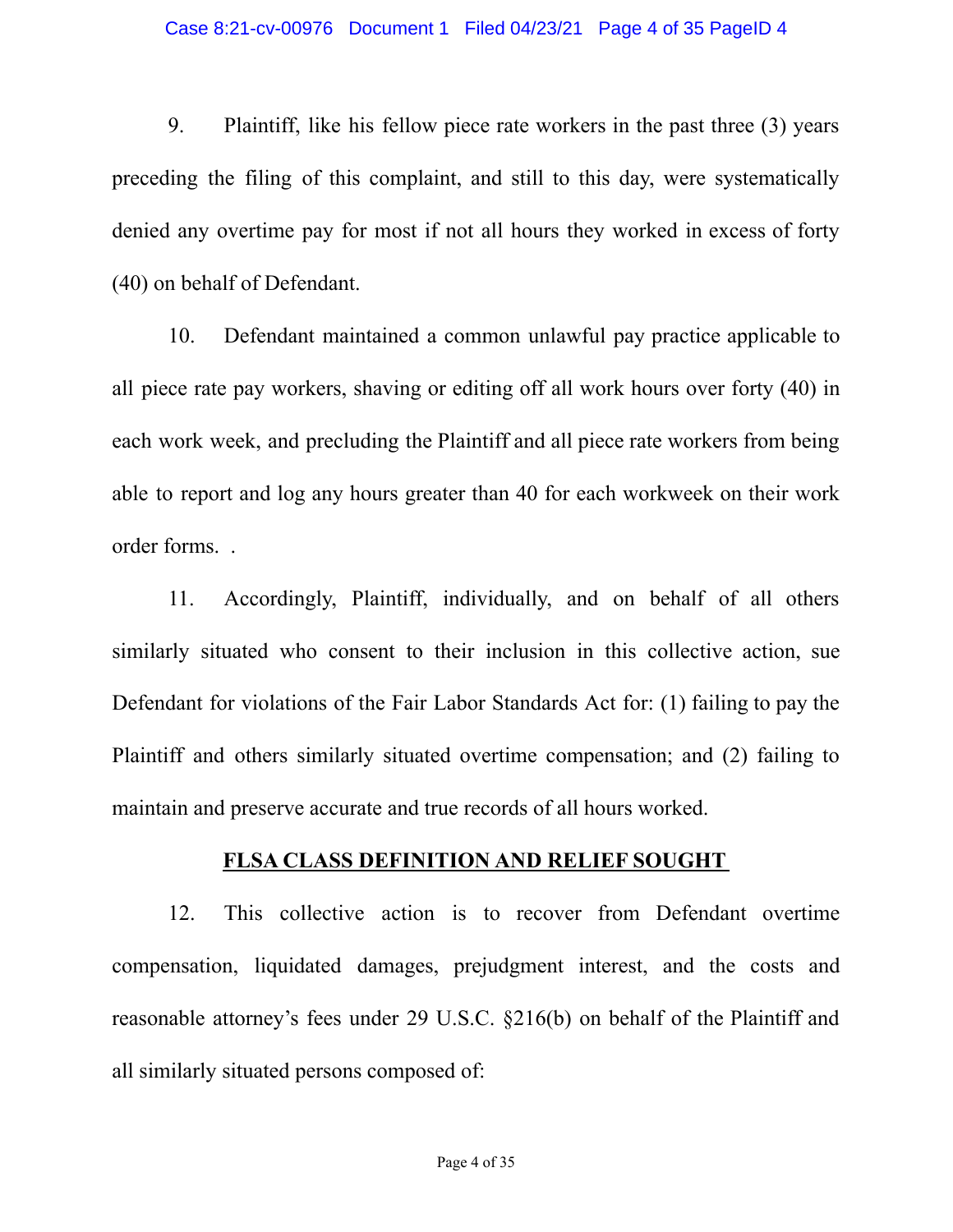All persons employed by or performing work for STRADA SERVICES INC.. working or or reporting to an office or location in Florida, under a piece rate compensation plan, under the titles of Helper, installer, technician, Rough and Trim Installer, Right and Trim Electrician, or electrician and any other job titles previously or currently used to describe persons working as on a piece rate basis any time within the three (3) years preceding this lawsuit to the day of trial.

# **JURISDICTION AND VENUE**

13. This Court has original subject matter jurisdiction over this action pursuant to 28 U.S.C. §1331, since this action involves a federal question under the Fair Labor Standards Act, 29 U.S.C*.,* §§201-219, inclusive.

14. This Court has personal jurisdiction over this action because the Defendant is engaged in business within the State of Florida.

15. Venue is proper in the Middle District of Florida pursuant to 28 U.S.C. §1391(b) since the acts complained of herein took place in this District, this is the home District where Defendant maintains a local office from where Plaintiff reported to for work. In addition, Defendant's corporate offices located in Sanford, Florida are likewise within this district and from where the unlawful policies and practices complained of herein were created, carried out, and enforced.

16. Upon information and belief, Defendant has revenues of \$500,000.00 or more in the previous three (3) years and employs ten (10) or more employees.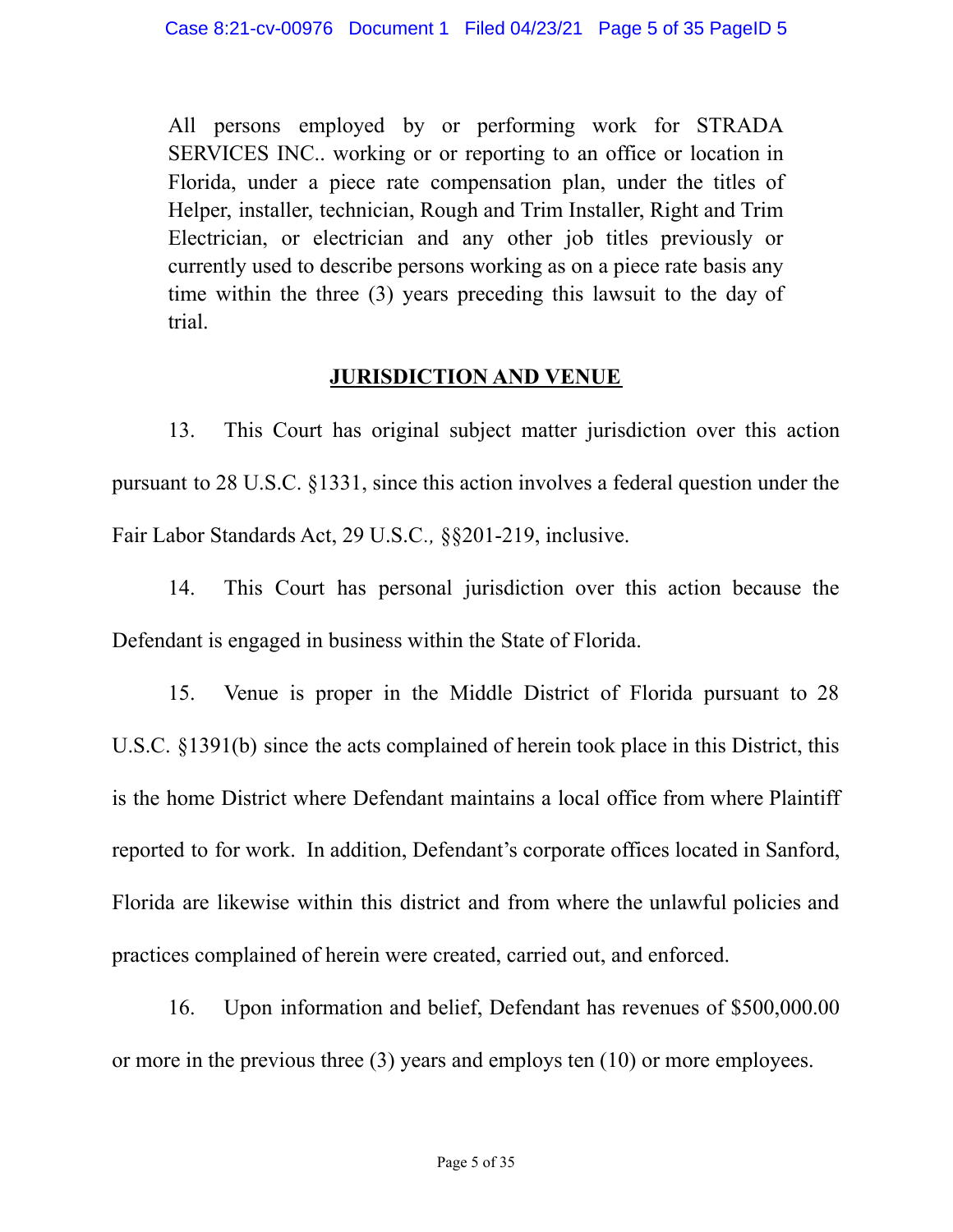17. Plaintiff is engaged in interstate commerce, ordering and obtaining products and materials from across state lines, and then installing such products and materials.

18. At all relevant times, Defendant has been, and continues to be, an employer engaged in interstate commerce and/or the production of goods for commerce, within the meaning of FLSA 29 U.S.C. §§206(a) and 207(a).

19. This Court has supplemental jurisdiction over state law claims pursuant to 28 U.S.C. §1367. The state law claims are so related to the FLSA claims and also arise out of the same common nucleus of operative facts such that they form part of the same case or controversy.

### **THE PARTIES**

.

20. At all times relevant to this action, Representative Plaintiff Robert Reyes resided in Florida, and within this district, and at all times material, worked for Defendant as an "electrician", also known as a Residential Rough & Trim Installers.

21. Defendant is an employer as defined by 29 USC section 203d, as defendant is directly involved in decisions and infect affecting employee compensation and hours and hours worked by the plaintiff and all other similarly-situated present and former employees. Dependent also directed the work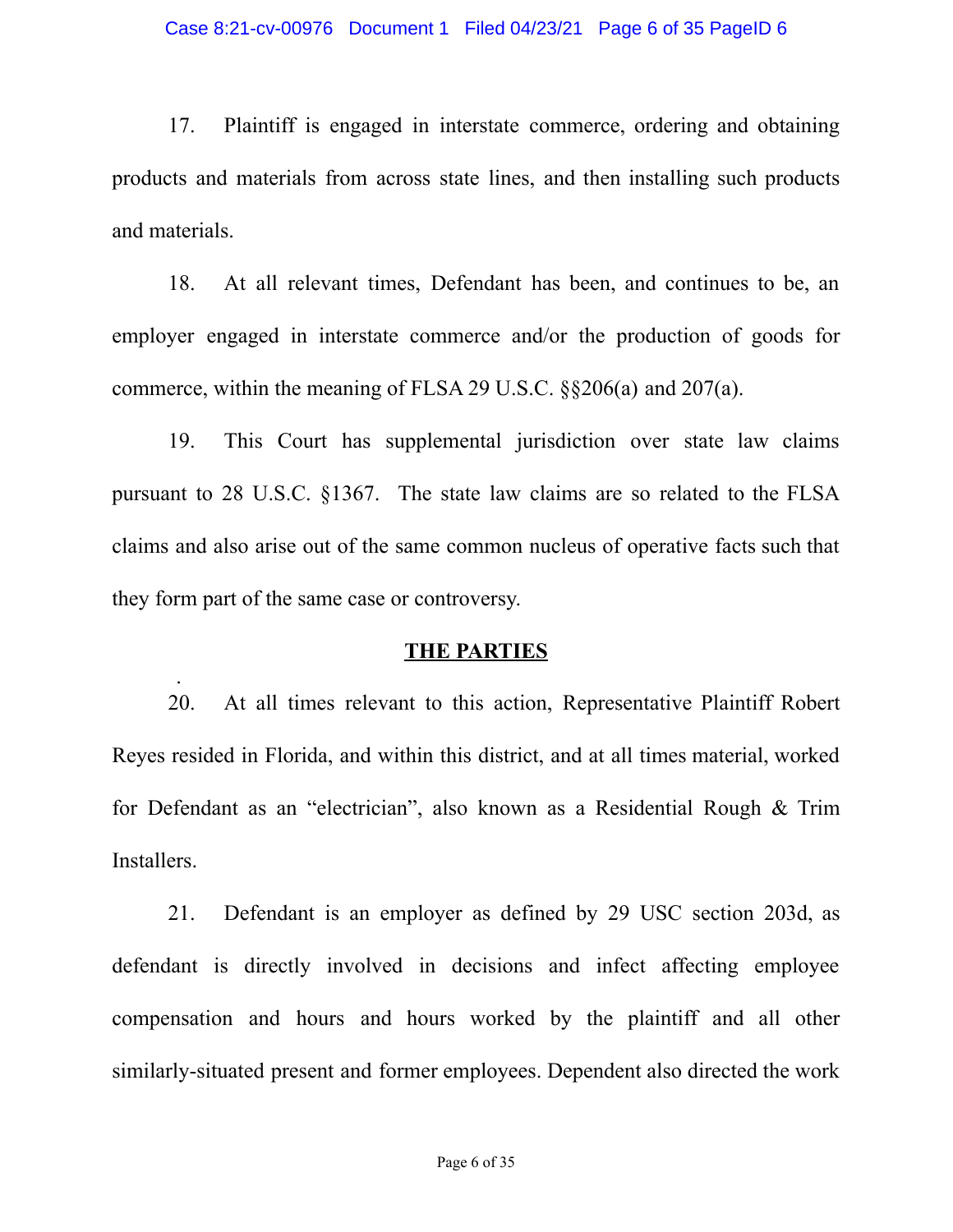and the day-to-day work activities that the plaintiff and all others similarly situated, created the pay practices be unlawful pay practices alleged, and enforced those pay practices.

22. Defendant, Strada, is a Florida, for profit corporation with principal place of business in Sanford, Florida located at 3400 ST. JOHNS PARKWAY, SANFORD, FL 32771. Defendant may be served through its registered agent, owner and CEO, Joseph Strada at the same address.

23. Defendant owns and does business under the Florida registered fictitious business name of Strada Electric and Security, and operates 22 offices throughout Florida where similarly situated present and former employees worked from or reported to.

24. defendant operates a Statewide electrical contracting and Security Services Company throughout the State of Florida from its corporate office located in Sanford Florida.

25. As per defendants website, Strada electric.com, the defendant operates at least 22 offices throughout the State of Florida, in addition new offices in Houston Texas, Daphne, Alabama,.within the relevant three-year class period.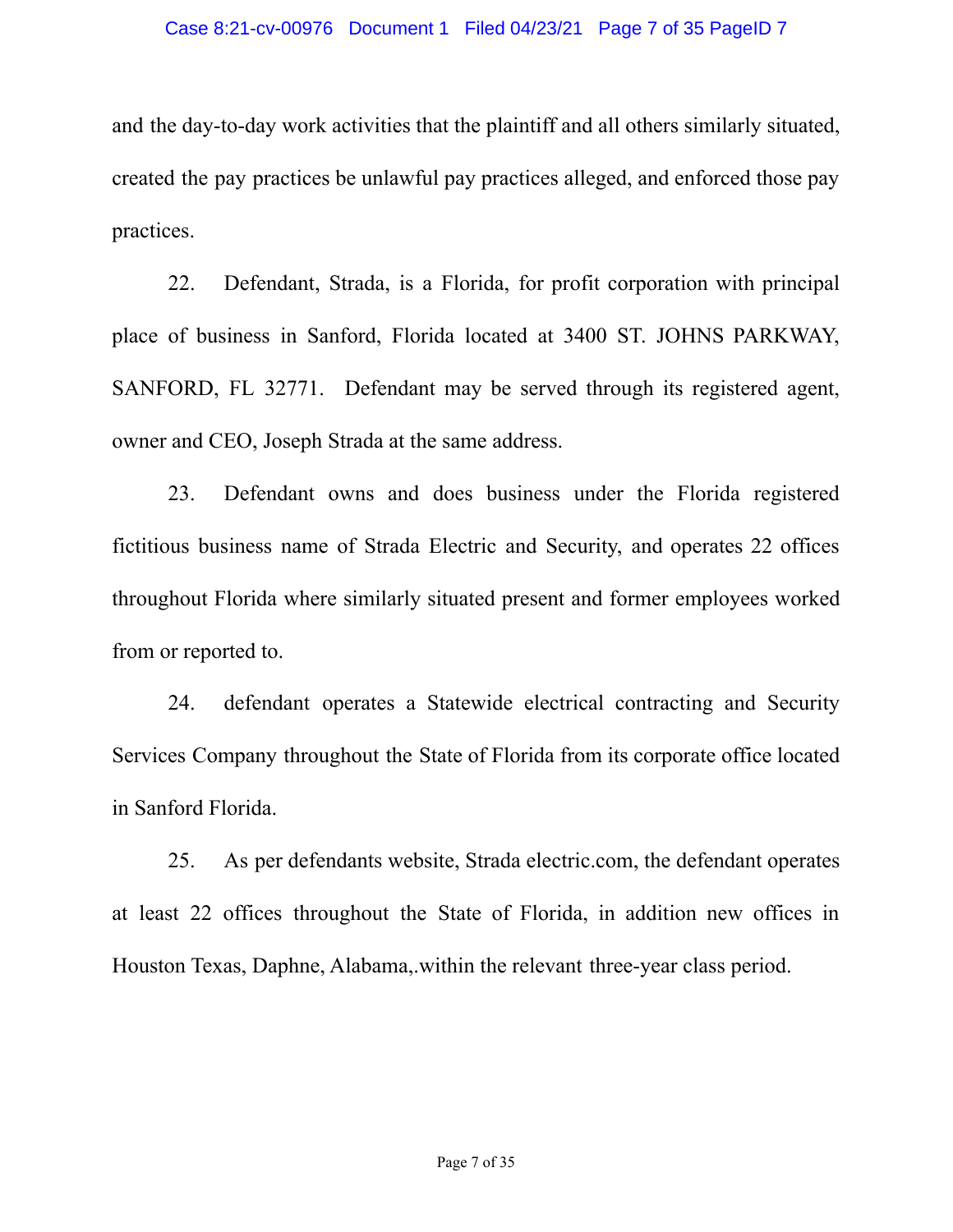26. Defendant, upon information and belief, employed upwards of 250 or more, laborers, working under the titles of electricians, installers, technicians, and helpers all of whom.

### **GENERAL FACTUALALLEGATIONS**

27. Plaintiff, like these other employees under these job titles, was paid on a piece rate,. the backbone of the defendants pay practices and business practices is paying employees on a piece-rate basis and willfully engage in a scheme to avoid paying overtime wages.

28. Plaintiff was hired by Defendant in January 2019 to work as a so-called "electrician", even though he's not an electrician by education, training, certification, and by Defendant's own job postings and communications, here's really and actually called an "installer".

29. Plaintiff is not a licensed educated or degreed electrician and no such degree, education, diploma, or certification was required for a plaintiff to be hired in this position.

30. Even though plaintiff applied for a position as an "electrician", defendant's job posting for "electrician" or "Residential Rough & Trim Electricians" in the exact same job posting, Defendant therein labels the position as "Residential Rough & Trim Installers"... for all locations.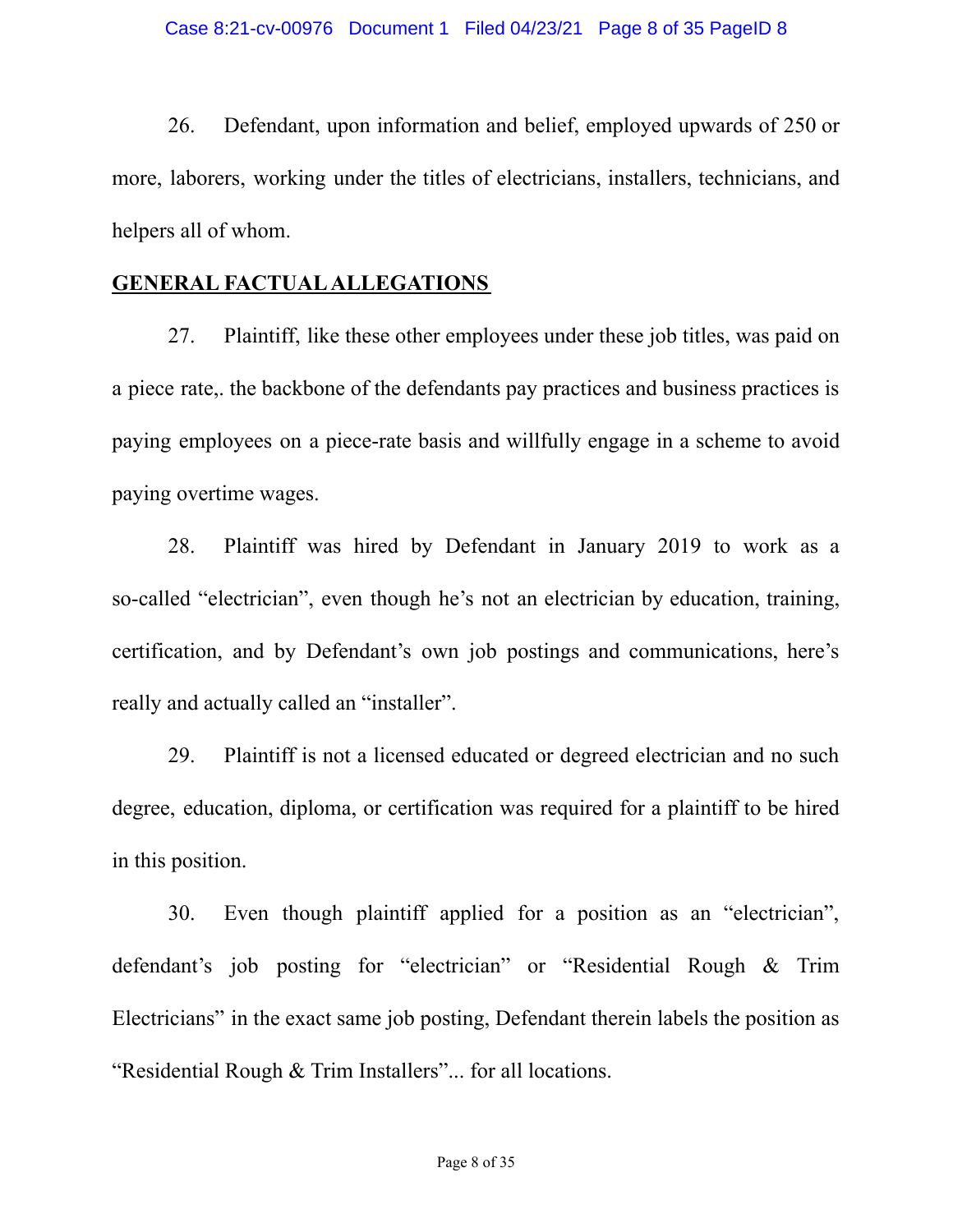31. More importantly, Plaintiff is neither by any educational requirement, licensure, certification, an electrician, and upon information and belief, none of the people filling these positions are required to be licensed, educated, certified or degreed electricians.

32. The position posted for "Electrician" or "Residential Rough & Trim Electrician" has only 1 requirement for applicants: the "Ability to use hand and power tools properly." Other work experience of 2 years is merely "preferred", and thus not required, and neither is any certification, licensure or degree as an electrician.

33. Plaintiff's friend, Scarleht Santos, with no prior similar experience was hired by Defendant as a "helper", and then after a few months, was promoted to being an "electrician" or installer.

34. After approximately one week of training by riding along and following with another employee, the plaintiff was given a van and assigned jobs to perform installing electrical equipment and materials in primarily residential homes under construction.

35. Plaintiff was also assigned a helper, somebody who would assist with all of the installation work and ride along with the plaintiff in the company van.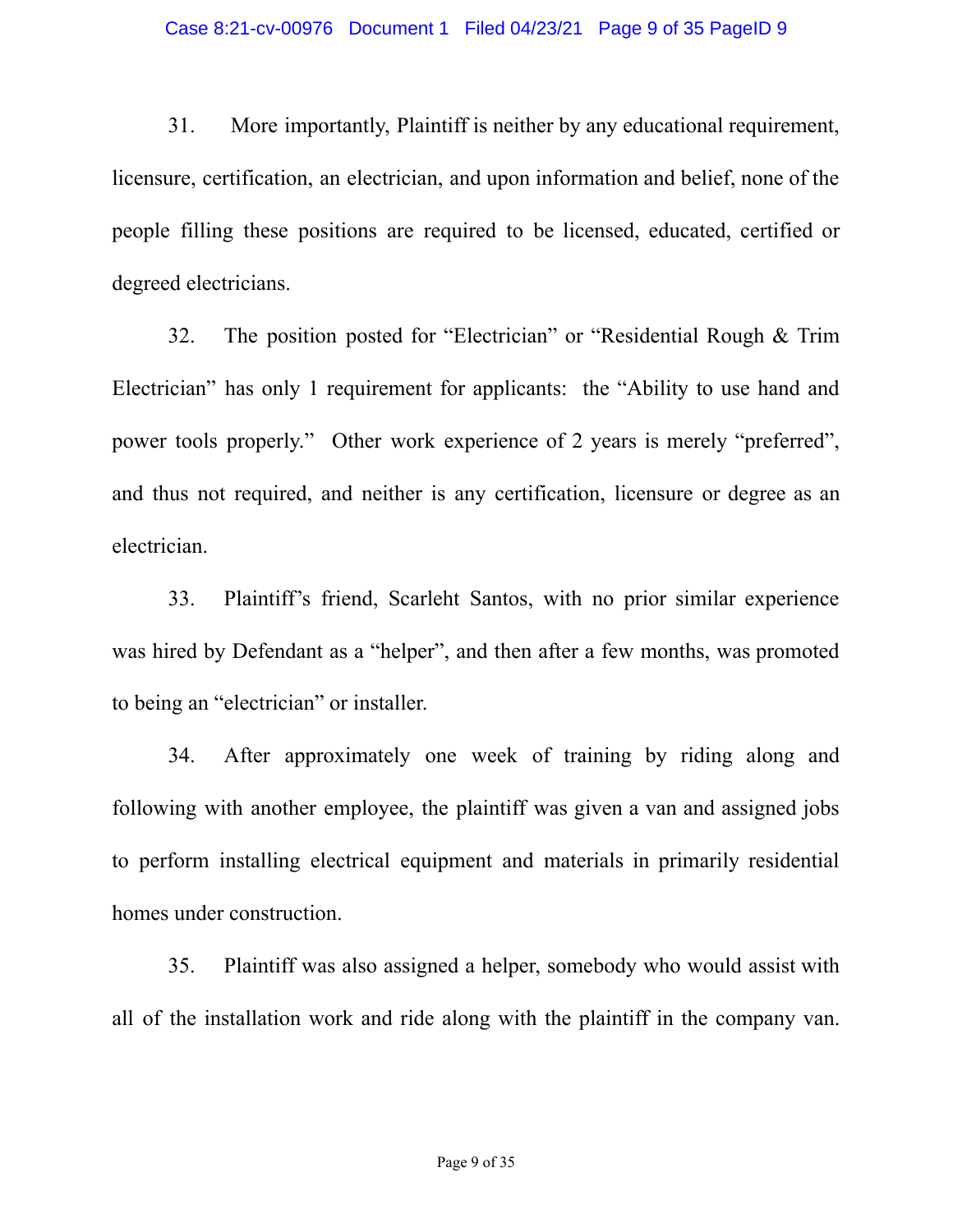Next paragraph plaintiff was forced to pay his income with the helper and pay this helper a percentage of the contractual piece rate.

36. Defendant left the discretion to the plaintiff to determine how much to pay the helper even though the helper was in fact an employee of Defendant and worked the same hours as the plaintiff.

37. In other words, the defendant subsidized the payroll and it's labor cost for the helper by charging the plaintiff this amount and forcing the helper to have his or her compensation determined by the installer.

38. Throughout plaintiff's employment, he routinely was required to work NX support in excess of 40 hours per week without being paid or compensated any premium pay for said hours.

39. In order to complete the work and the jobs assigned to him by the defendant, the plaintiff routinely had to work more than 8 hours in a day and more than 40 hours in a week.

40. the defendant did not have the plaintiff clock in and out his actual work hours. However, defendant maintained a GPS tracking in the company van provided to the plaintiff to drive such that defendant is actually aware of the true and accurate work hours of the plaintiff which can be determined by the GPS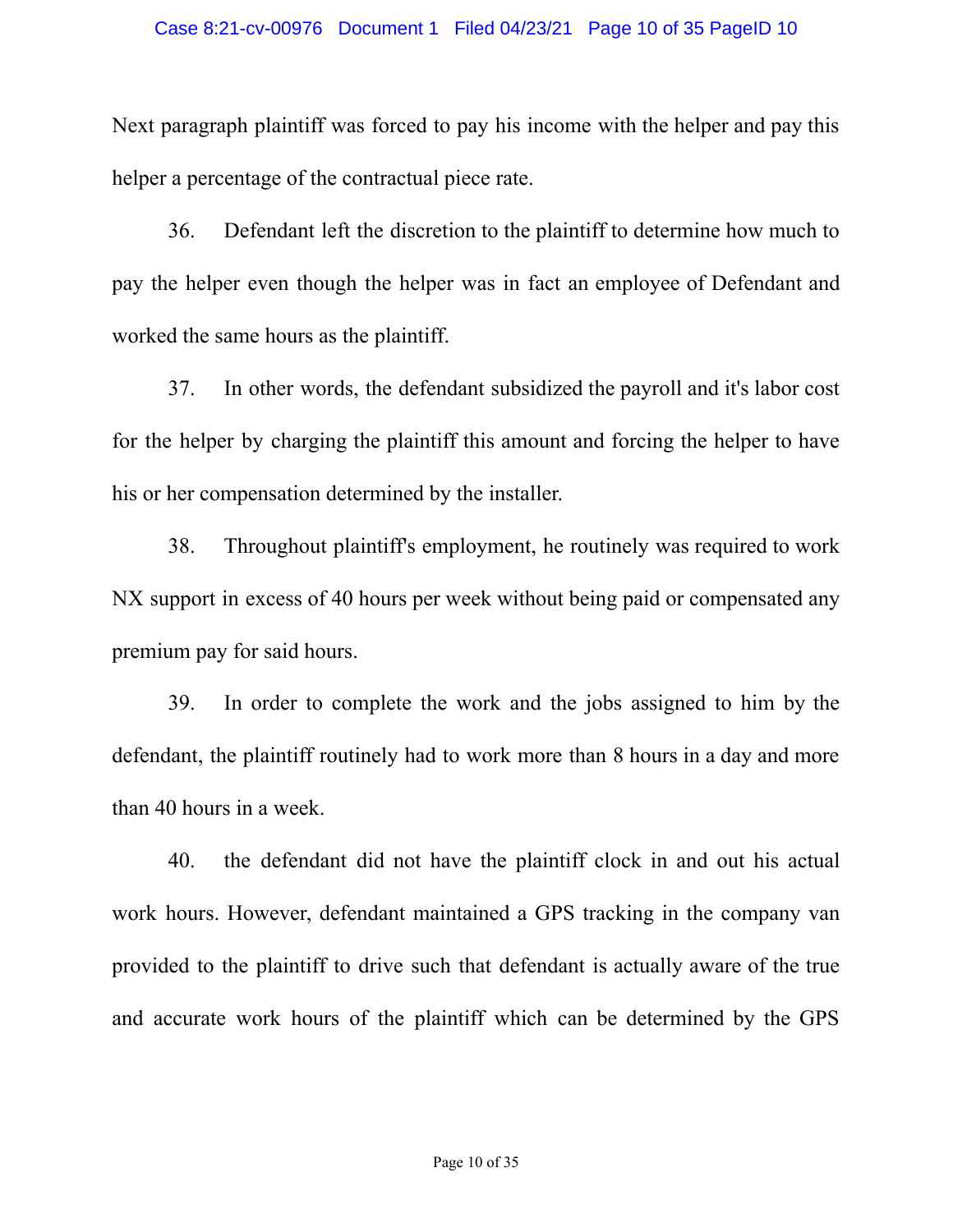#### Case 8:21-cv-00976 Document 1 Filed 04/23/21 Page 11 of 35 PageID 11

records showing the time leaving the company Warehouse, arriving at the first job, and the completion or leaving of the last job site.

41. Upon information and belief in order to Aid its scheme to avoid paying overtime wages, and to deceive and defraud the plaintiff and all others similarly situated from overtime wages, the defendants had the installers complete a work order sheet which purports to have work hours on the work order form.

42. Plaintiff was instructed to put no more than 8 hours per day regardless of the hours spent actually working on each day.

43. The defendant instructed plaintiff for each and every work week, to claim and report no more than 40 hours whatsoever.

44. On an occasion when the plaintiff did report more than 40 hours, the defendant edited off the hours or white it out, or handed it back to the plaintiff to do so. the defendant treated other employee installers in the same manner, either forcing them to edit off hours, or the company doing itself.

45. On other occasions, the plaintiff Superior would fill in the work hours.

46. These purported worksheets job orders therefore are completely inaccurate and unreliable as to the actual work hours of the plaintiff and all others similarly situated.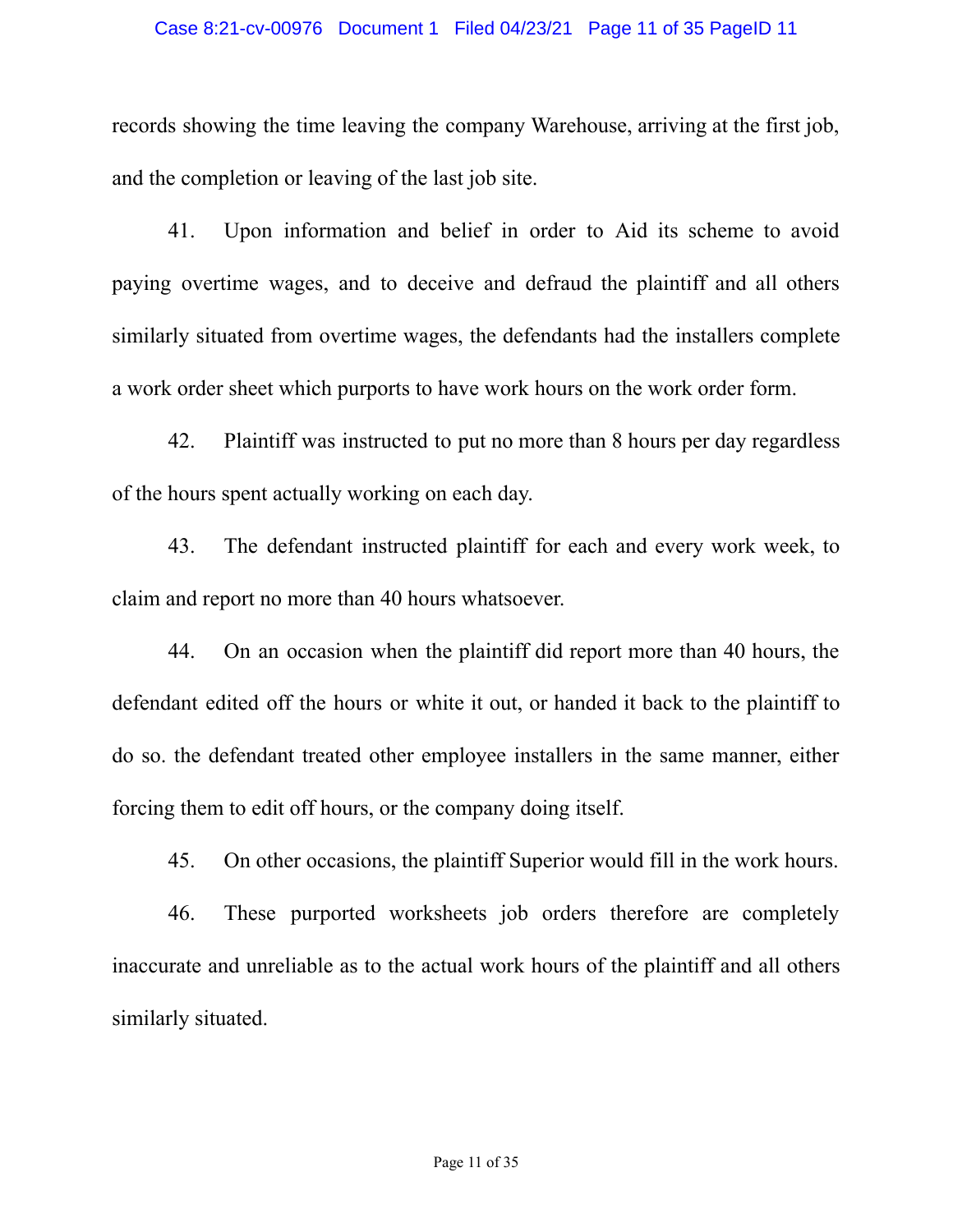47. Plaintiff was paid on a strictly piece-rate basis; however, these piece rates were typically non-published and we're non-negotiable. Further, as to each job or work order, there was a rate assigned and designated by Defendant without input or discussion with Plaintiff.

48. Plaintiff then had to split the piece rate at 30% with the designated helper, and was warned by Defendant that the piece rate had to cover Defendant's minimum wage obligations for this employee. Thus, Defendant made it clear that Plaintiff had to at a minimum, split 30% of the piece rate with the helper.

49. Throughout plaintiff's employment, he was instructed that he had to work at a minimum of Monday through Friday, 7 a.m. to 3:30 pm.

50. Plaintiff routinely worked far in excess of 3:30 PM, even working into the late evening hours. Plaintiff also had to come and work on the weekends routinely in order to complete the job.

51. Plaintiff would not be given additional jobs if you did not complete the one he was working on and he was expected to complete the job in a certain number of days no matter how many hours it took him to complete it.

52. Plaintiff was required to work with a "helper", the actual job title designated by Defendant to a preposition Defendant regularly rrcuits for and hires as its own employees.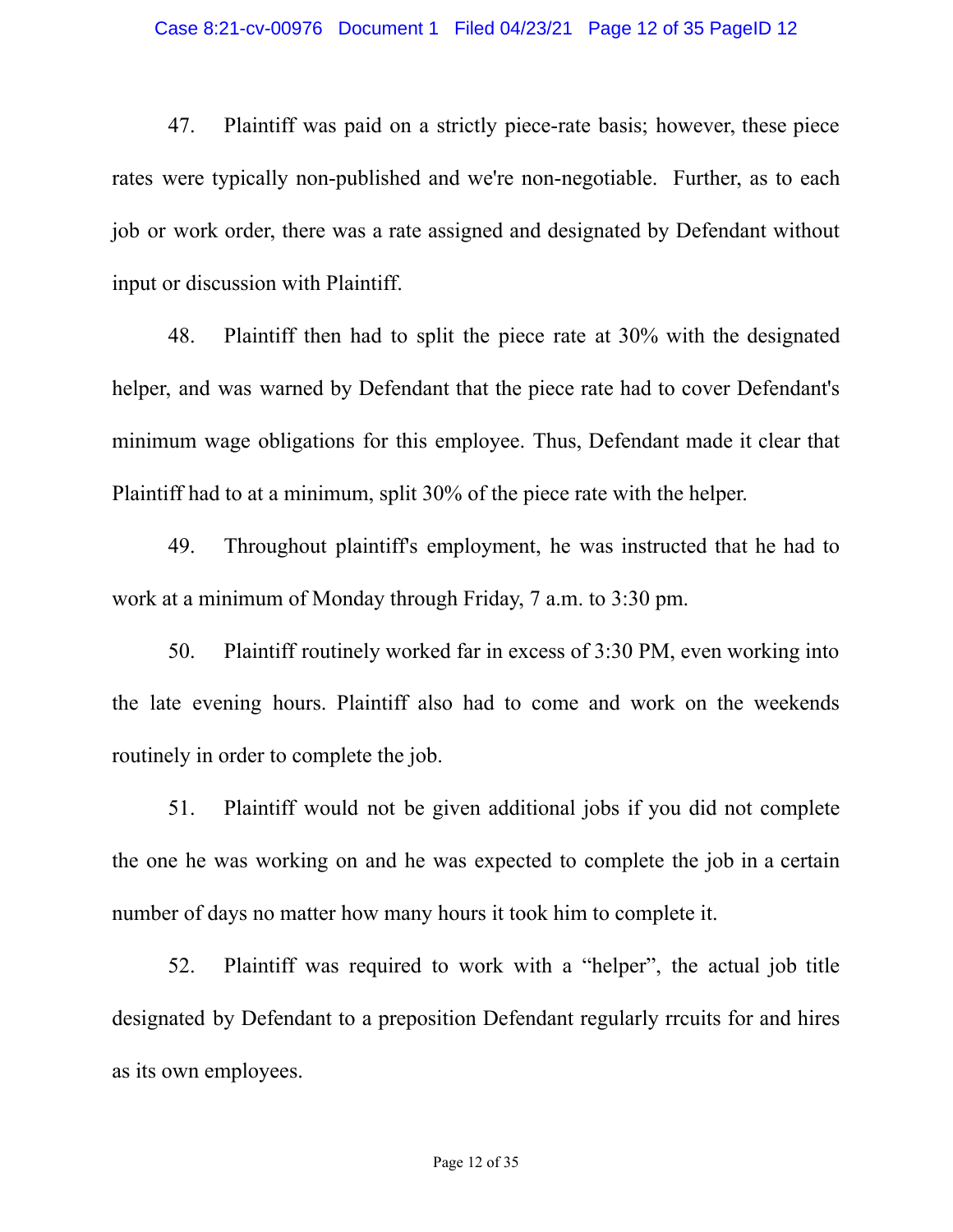53. However, Defendant advised that the compensation to be paid to the helper was within his discretion, but had to be at or near 30% in order to cover minimum wages for the helper.

54. In other words, Defendant passed on its own labor costs for its staff of helper employees, onto Plaintiff and all other "electricians", aka Installation

55. Plaintiff was not required to clock in and out for his work hours.

56. Plaintiff was provided with work orders, which purports to seek from Plaintiff the work hours for the work performed for each respective job assigned, usually labeled as either: Trim In Work Order, Trim Out work order, or Rough In Work order, or sometimes sometimes a service call.

57. Much of the time, Plaintiff signed the work order forms without in putting any actual work hours, as Plaintiff was never asked or required to clock his actual hours, and his pay was pre-determined by the job signed, not by the hours worked.

58. Plaintiff's supervisor would fill in the hours on work orders.

59. Sometimes Plaintiff would, at the direction of his superior and Defendant, put in 8 hours for each calendar day worked, regardless of the actual hours worked, with the explicit instruction that never to put in more than 8 hours for any respective work day.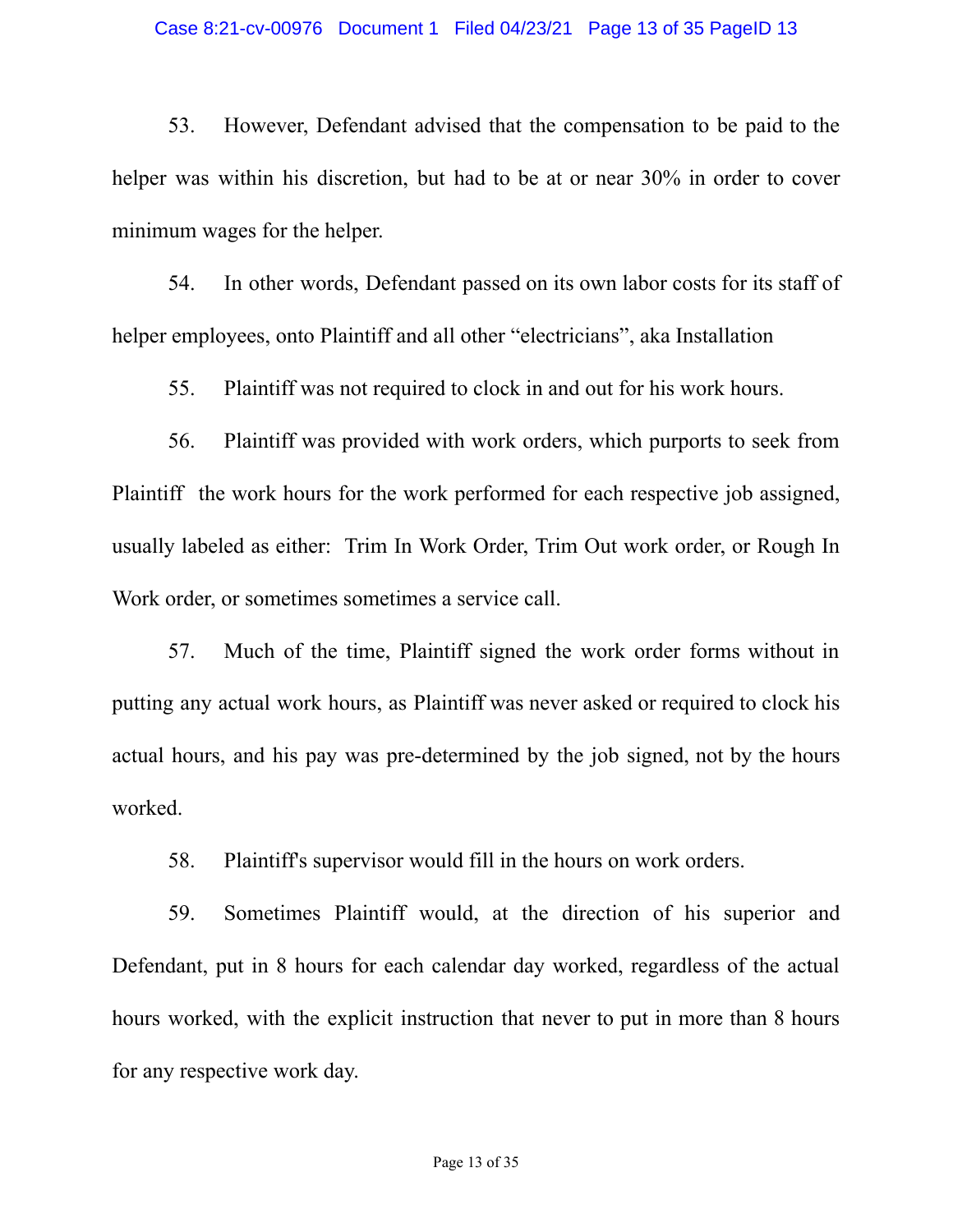#### Case 8:21-cv-00976 Document 1 Filed 04/23/21 Page 14 of 35 PageID 14

60. Additionally, each week, the hours on the work orders could not total more than 40 hours, and if that were to occur, the manager would whiteout or edit the work orders to reflect no more than 40 hours.

61. Defendant, tracking plaintiff's work activities from the moment he arrived at the warehouse, and to and from all jobs and worksites, was 100% aware of the actual work hours of Plaintiff.

62. Defendant was fully aware and knew that Plaintiff was working more than 40 hours each week, in addition to the "helper" that rode along with Plaintiff on all job sites as a 2 man team.

63. Defendant also was thus aware that the work orders contained false information of actual work hours, and that these work orders were clearly unreliable, inaccurate and false representations of the actual work hours of electricians, installsers, and helpers.

64. Plaintiff was told by Defendant that it did not pay overtime pay or compensation for hours worked over and above 40 hours in any workweek.

65. Plaintiff was told by Defendant he had to work as many hours as necessary to complete the work orders and jobs assigned.

66. , As Plaintiff was paid strictly on a piece rate, and told he was not going to be paid any additional pay for hours beyond 40 in any workweek, if twas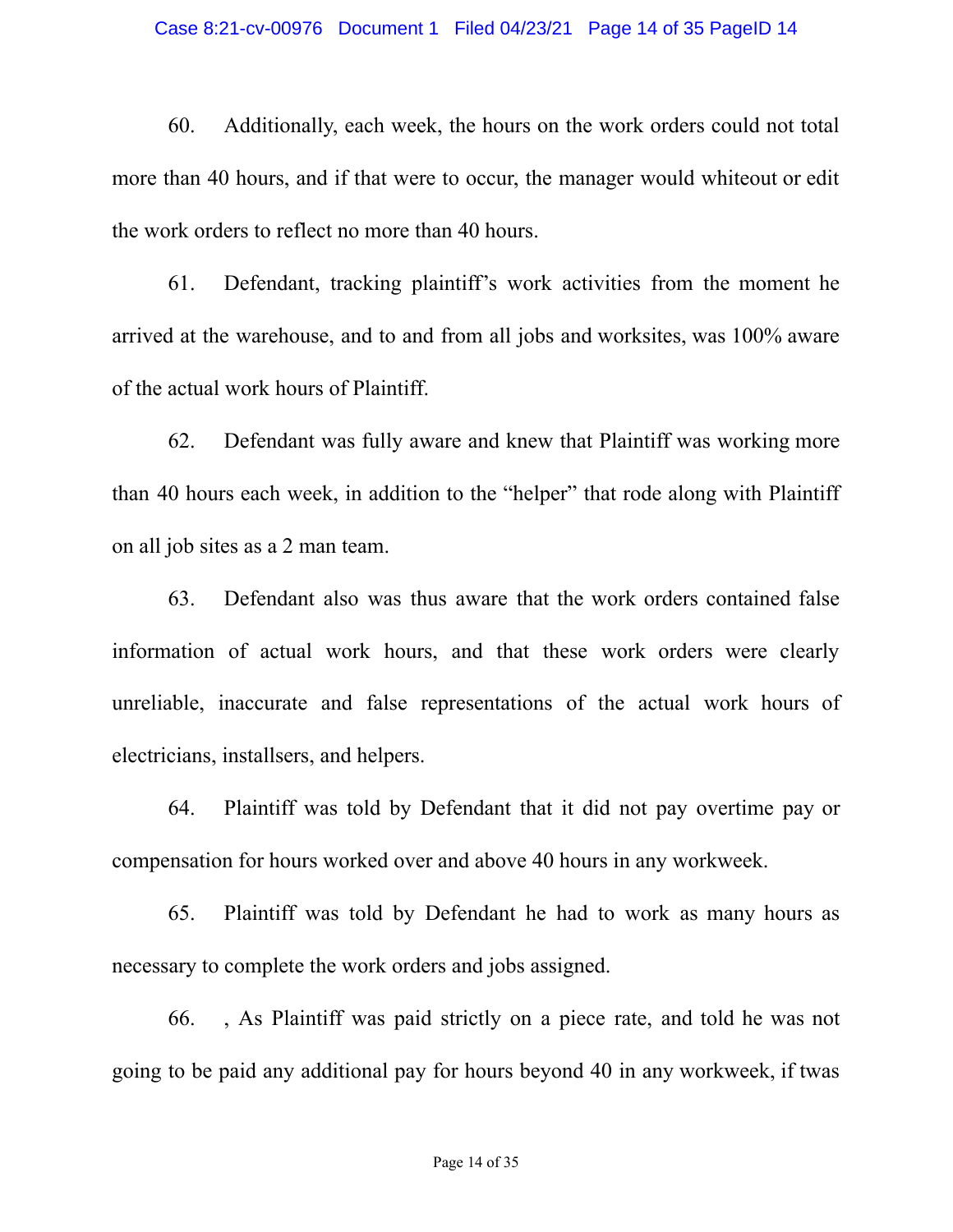#### Case 8:21-cv-00976 Document 1 Filed 04/23/21 Page 15 of 35 PageID 15

of no consequence to the Plaintiff that the work order, and his paystubs, contained false information as to his actual work hours worked.

67. When hired, Plaintiff was advised that he was going to be paid solely on a piece rate pay plan, and that the number of work hours had no relationship to his pay. The compensation and piece rates offered were not negotiable, and presented on a "take it leave it" basis.

68. For purposes of the collective action, Plaintiff Reyes by this Complaint, gives his written consent to be a party to this action pursuant to 29 U.S.C. §216(b).

69. At all times relevant to this action, Defendant was an employer of Plaintiff and all other laborers and piece rate pay workers of this proposed FLSA collective action within the meaning of 29 U.S.C. §203(g).

70. Defendant maintained a policy and practice for some period during the preceding three (3) years of shaving and editing overtime hours, or commanding inside sales representatives to shave or edit off overtime hours worked and thus, not paying overtime wages.

71. During the same time period, and through the present, Defendant maintained a policy of permitting piece rate workers and laborers, including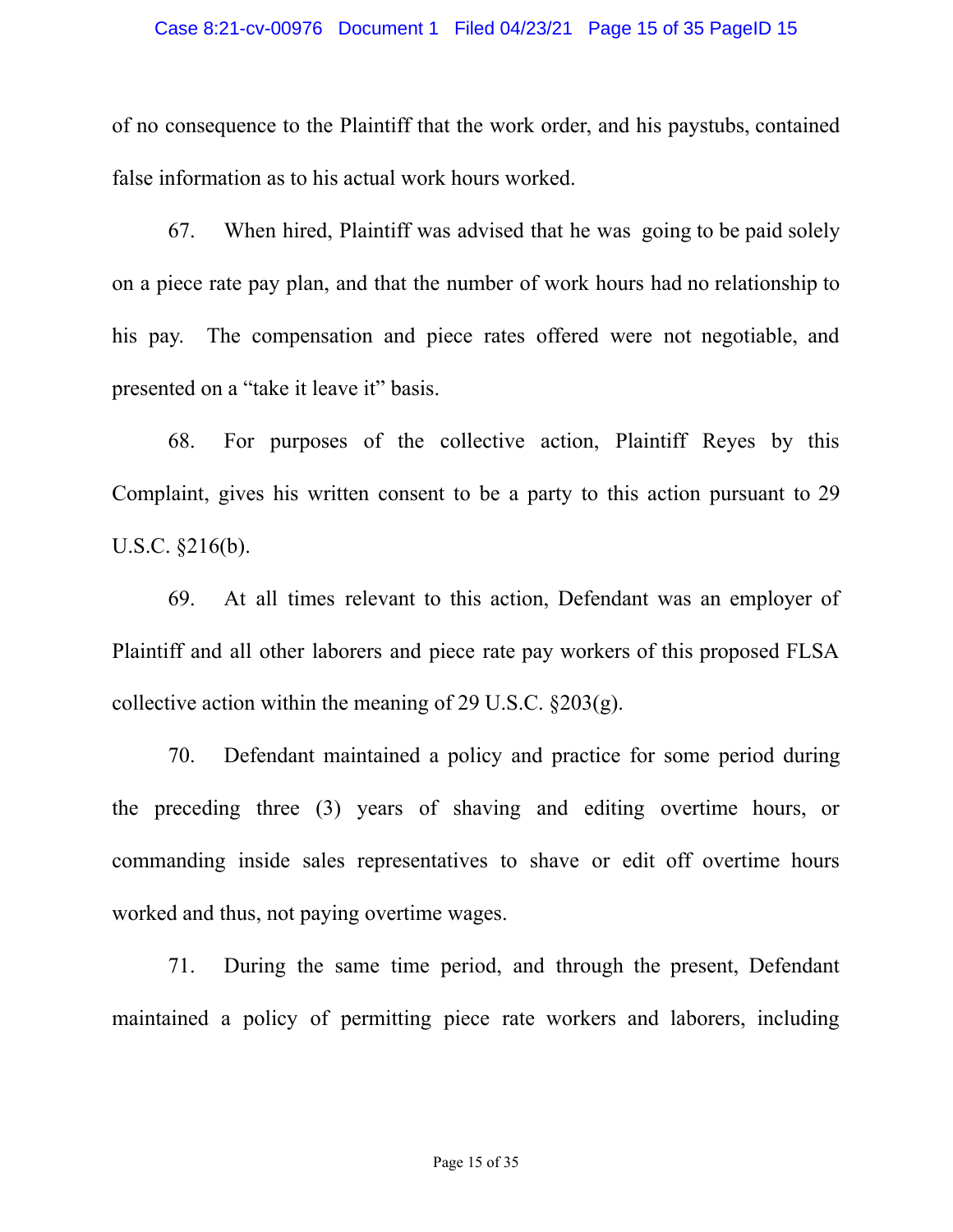### Case 8:21-cv-00976 Document 1 Filed 04/23/21 Page 16 of 35 PageID 16

Plaintiff, to suffer to work more than 40 hours in workweeks, without being paid a premium for all hours worked over forty (40) in each and every work week.

72. Defendant threatened, warned and attempted to intimidate Plaintiff and all other piece rate workers from making claims for overtime pay by communicating that complaints would subject them to termination of employment.

73. Defendant also falsely advised Plaintiff and other piece rate workers that the company policy was that they would not pay a premium for overtime hours worked, and that such work is thus "on their own dime." or that they were not legally required to pay overtime premiums for work hours more than 40.

74. Meanwhile, and simultaneously, Defendant pressured, coerced, suggested Plaintiff, and all other piece rate workers against repotting more than 40 hours in any work week but that the failure to work all hours necessary to complete eht work orders and jobs would subject them to discipline and termination of employment for failing to keep up with expected deadlines and predetermined work order jobs estimation of work times.

75. Similarly, Plaintiff and all other piece rate workers would suffer financially if they did not put in as many hours as they could physically handle to get the job done, as they would not be able to work on another work order and be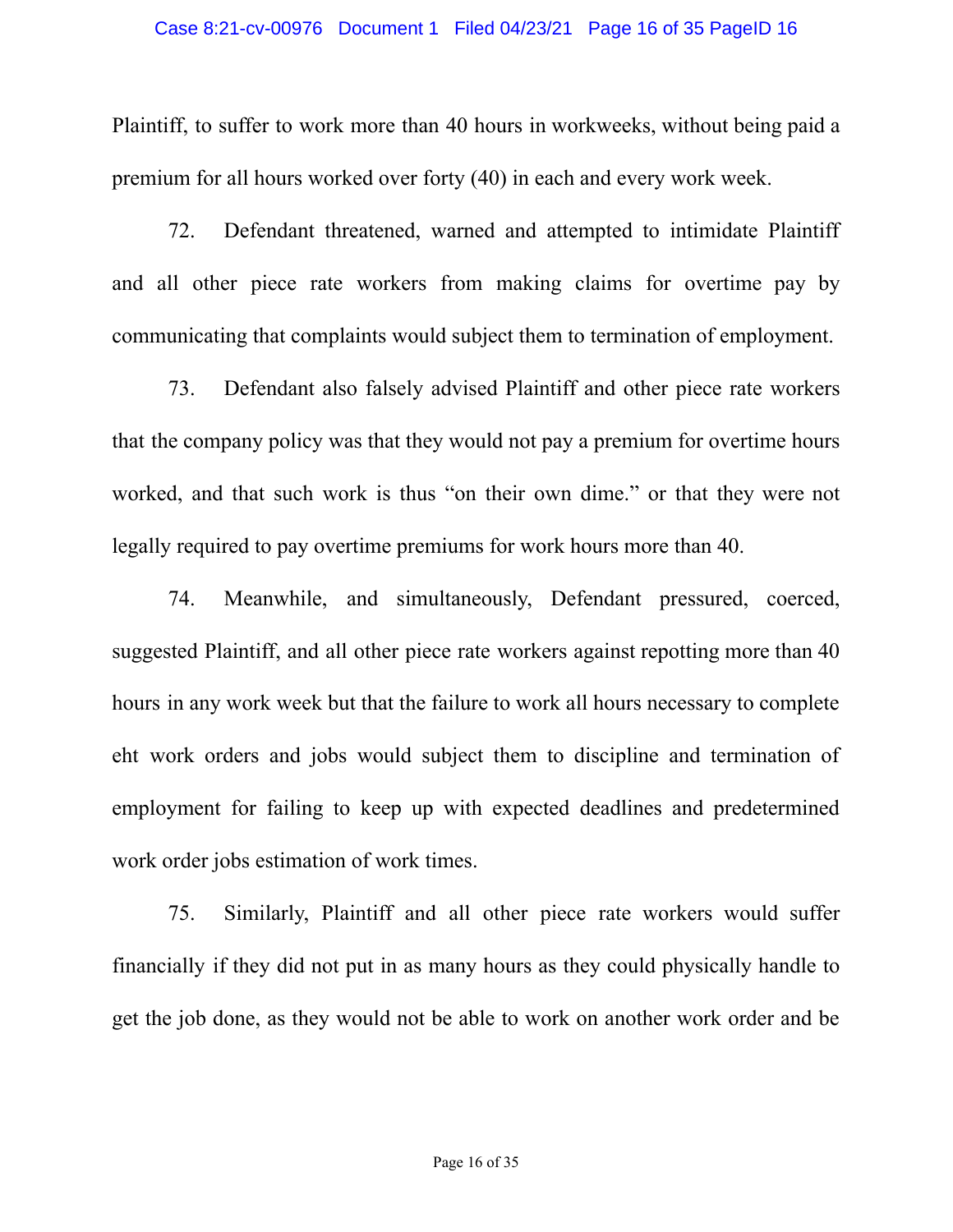#### Case 8:21-cv-00976 Document 1 Filed 04/23/21 Page 17 of 35 PageID 17

eligible for more compensation until the current work order and job was completed.

76. Thus, if Plaintiff took 40 hours to do 1 job, his pay was and would be seriously reduced, and thus he would work into the eventing hours and on weekends to complete the jobs so he could get more work order and thus more pay.

77. Defendant, by and through its managers, knew that the work orders assigned to Plaintiff and all other similarly situated helpers, installers, technicians and piece rate workers regularly required them to work more than 40 hours in the work weeks, and clearly more than the 8 hours per day they instructed Plaintiff to cap when filling in the hours on the work order forms for hours worked. .

78. Defendant acquiesced, accepted, permitted and encouraged Plaintiff and all others similarly situated to work additional hours beyond the minimum schedule of 7:00 am until 3:30 pm without being paid any premium for all hours over 40 in each respective work week.

79. Plaintiff routinely worked 6 or more days in a calendar week, thus on a weekend, and likewise routinely was required to work far beyond 3:30 pm., including as late as 11:00 pm to finish the jobs so he could meet company expectations, and as well get another job or work order assigned and earn additional piece rate pay.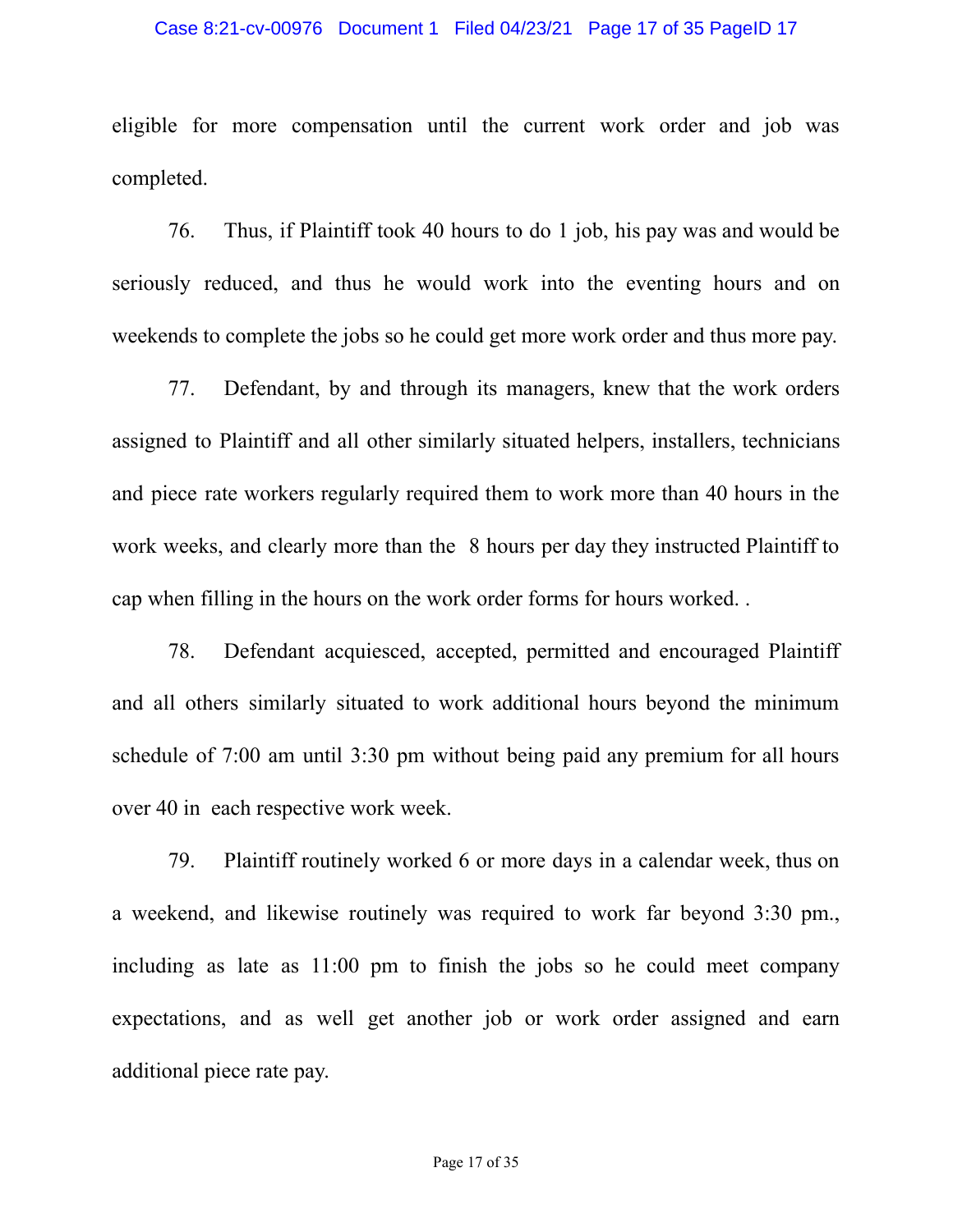80. Defendant maintained a culture and environment of fear, coercion and intimidation against piece rate workers complaining about the manner in which they were and are compensated, and against questioning or complaining about not being paid any premium for overtime hours worked.

81. Defendant's management discouraged Plaintiff and other inside sales representatives from complaining about or challenging Defendant's pay practices and pay policies, again, with warnings of risk of harm to their positions in the company or future with the company.

82. Upon information and belief, all Helpers, technicians and installers were paid on similar piece rate plans as Plaintiff.

83. Plaintiff and members of the Class were willfully denied overtime wages by Defendant as a whole or group under a *De Facto policy (unwritten policy)* against recording or claiming hours over forty (40) in any workweek.

84. Defendant has willfully violated, and continues to violate §207 of the FLSA by failing to pay Plaintiff and others similarly situated overtime compensation for all hours worked in excess of forty (40) per week.

85. Upon information and belief, for the three (3) year period before this filing, (the "Class Period"), the continued violations of FLSA §207 that are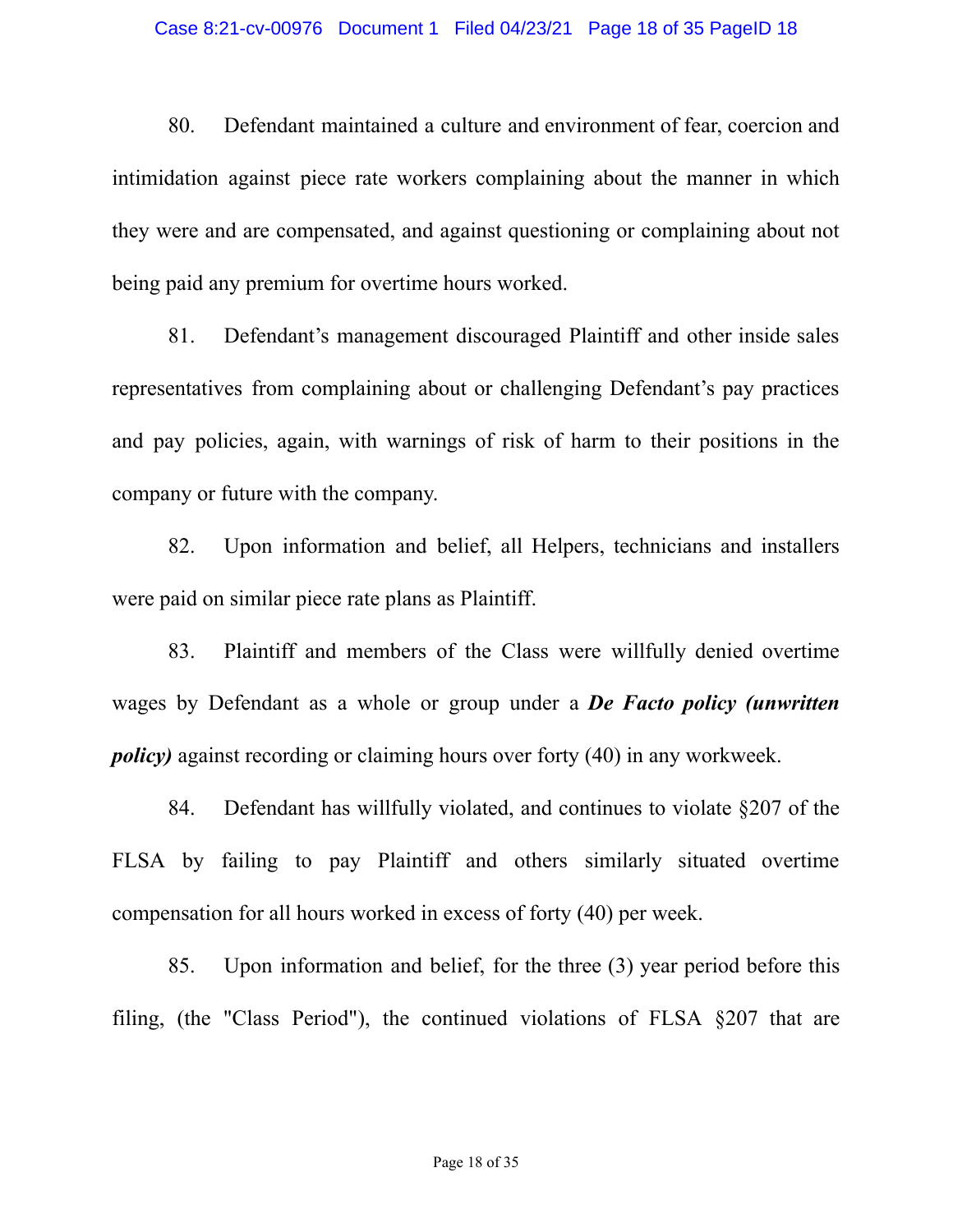#### Case 8:21-cv-00976 Document 1 Filed 04/23/21 Page 19 of 35 PageID 19

complained of herein have been practiced and imposed upon all piece rate workers, unde the job titles of helpers, installers and electricians.

86. The FLSA provides that, with certain exceptions, employers must pay employees overtime of at least one and one-half (1.5) times their regular rate of pay for any hours over forty (40) worked in a week. 29 U.S.C. §207(a)(1). Although the FLSA provides for certain exemptions to the mandates of paying overtime compensation, no exemption applies in the instant matter, and Defendant has treated Plaintiff and all piece rate workers as either exempt employees during this relevant class period to the present, or just has willfully violated the FLSA by not paying premiums for overtime hours worked.

87. While the overtime rate of pay could be half of the regular rate of pay for piece rate workers, that is to be determined at a later date by the Court.

88. Moreover, pursuant to the FLSA and DOL regulations, Plaintiff and all piece rate pay workers herein are entitled to be paid a premium for all overtime hours worked, at or above a half time rate of their regular rates of pay, for all hours worked over forty (40) in each and every workweek.

89. Defendant knew this and continued to steal wages and refuse to pay overtime premiums, despite numerous lawsuits and payment of thousands of dollars in back wages unlawfully withheld to its employees.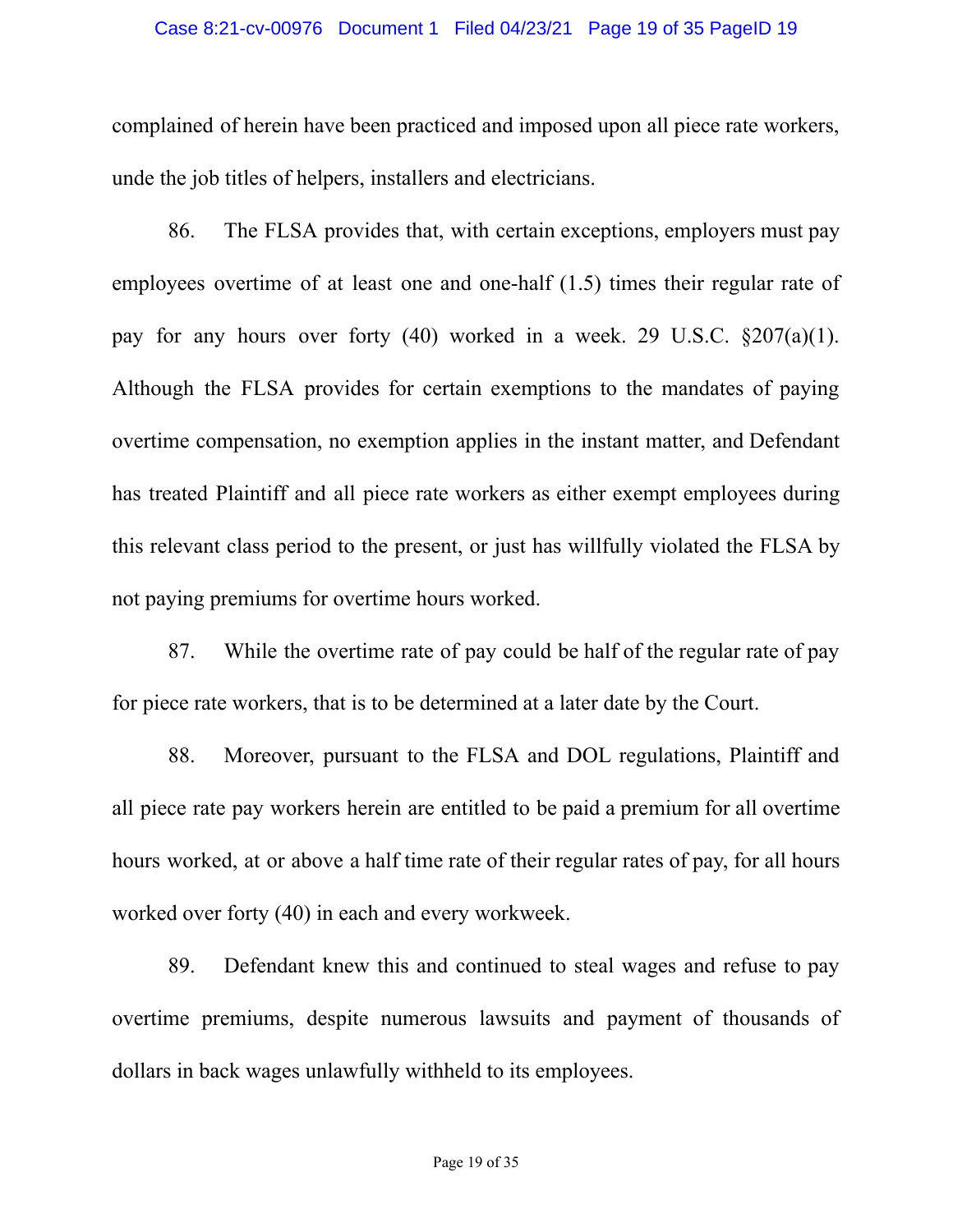90. Unless proven to be exempt from the protection of overtime laws, all employees are entitled to premium overtime pay for work in excess of forty (40) hours per week.

91. Plaintiff and members of the Class were, and continue to be, required to work more than forty (40) hours a week during the course of their employment with Defendant.

92. Throughout Plaintiff's employment, he found it necessary to perform work outside of the office and from home, during evenings and on weekends, including reading and sending emails, handling presentations, receiving or making telephone calls, and other research and without a means to record or report such work hours.

93. It was against the best interests of piece rate workers to stop working at 3:30 pm, or not put in as many hours as possible physically in order to complete a job as quickly as possible.

94. However, Defendant was aware that installers, technicians, electricians and helpers were performing work outside of the stated 7:00 am to 3:30 pm, monday-friday work schedule, and more than the 8 hours per day as stated on the work order, but permitted, endorsed, encouraged plaintiff and all piece rate workers to work as many hours as necessary to complete the jobs as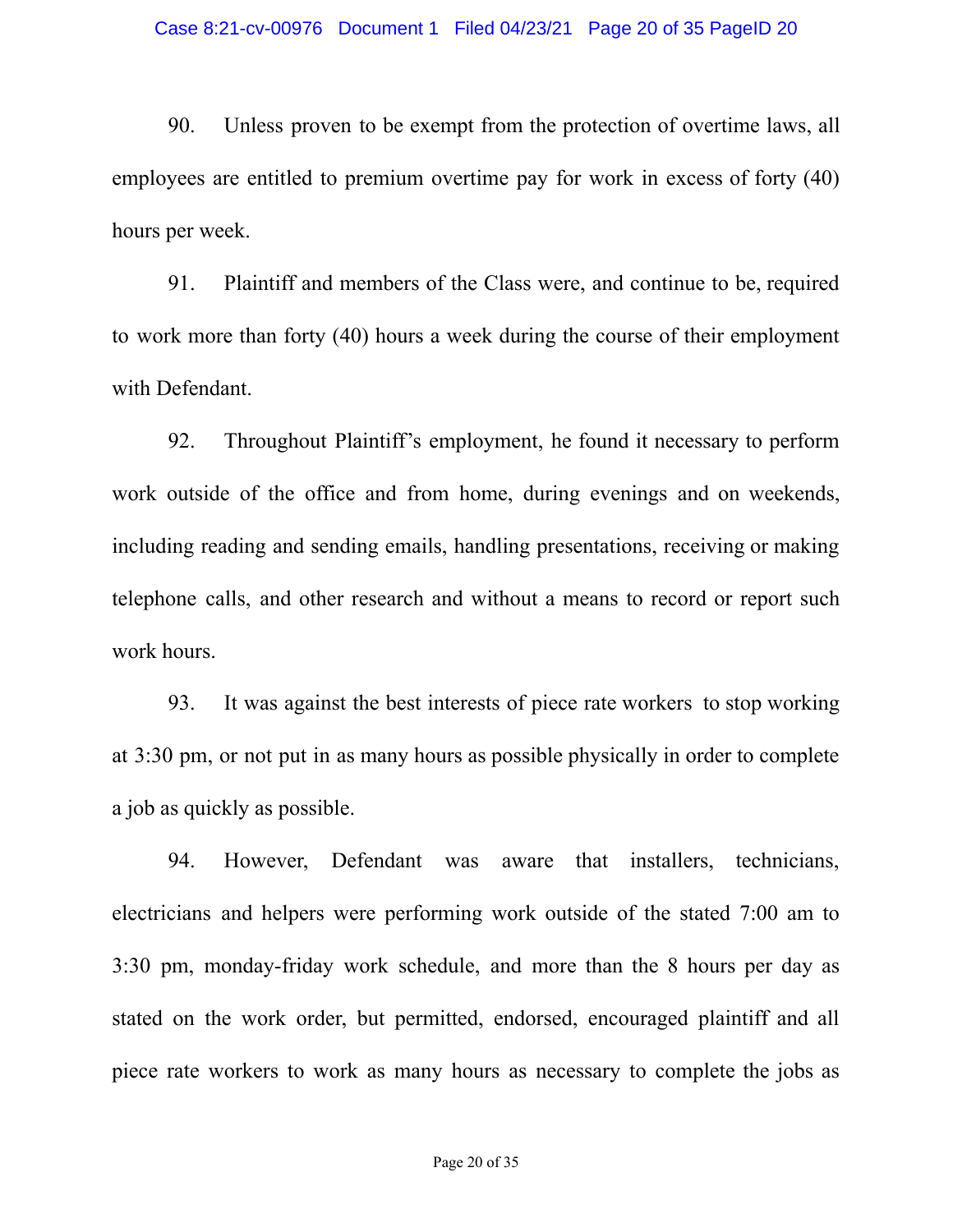#### Case 8:21-cv-00976 Document 1 Filed 04/23/21 Page 21 of 35 PageID 21

quick as possible but without being paid premiums for hours over 40 in the workweeks..

95. Plaintiff herein alleges individually and on behalf of the members of the putative Class of similarly situated, that Defendant's failure to pay overtime compensation was and is a knowing and willful violation of the overtime wage requirements of the FLSA.

96. The Defendant's practices are clearly unlawful, and Defendant knew it, because it faced numerous lawsuits and claims from other piece rate workers, in the cases of: *Vasquez v. Strada Services Inc, Case no. c:-18-CV-01288; Serna v. Strada Services Inc., case no- CV-28911-TPB; Vargas v. Strada Services Inc., case no. 6:19-1892-EJK, all filed in the United States District Court, MIDDLE DISTRICT OF FLORIDA.*

97. Despite having to pay many thousands of dollars in stolen overtime wages to these former piece rate employees, and others who joined or filed consents, Defendant refused to change its unlawful pay practices and continued with its scheme to avoid its obligations under the FLSA to pay a premium to this non-exempt, piece rate workers as required by the FLSA.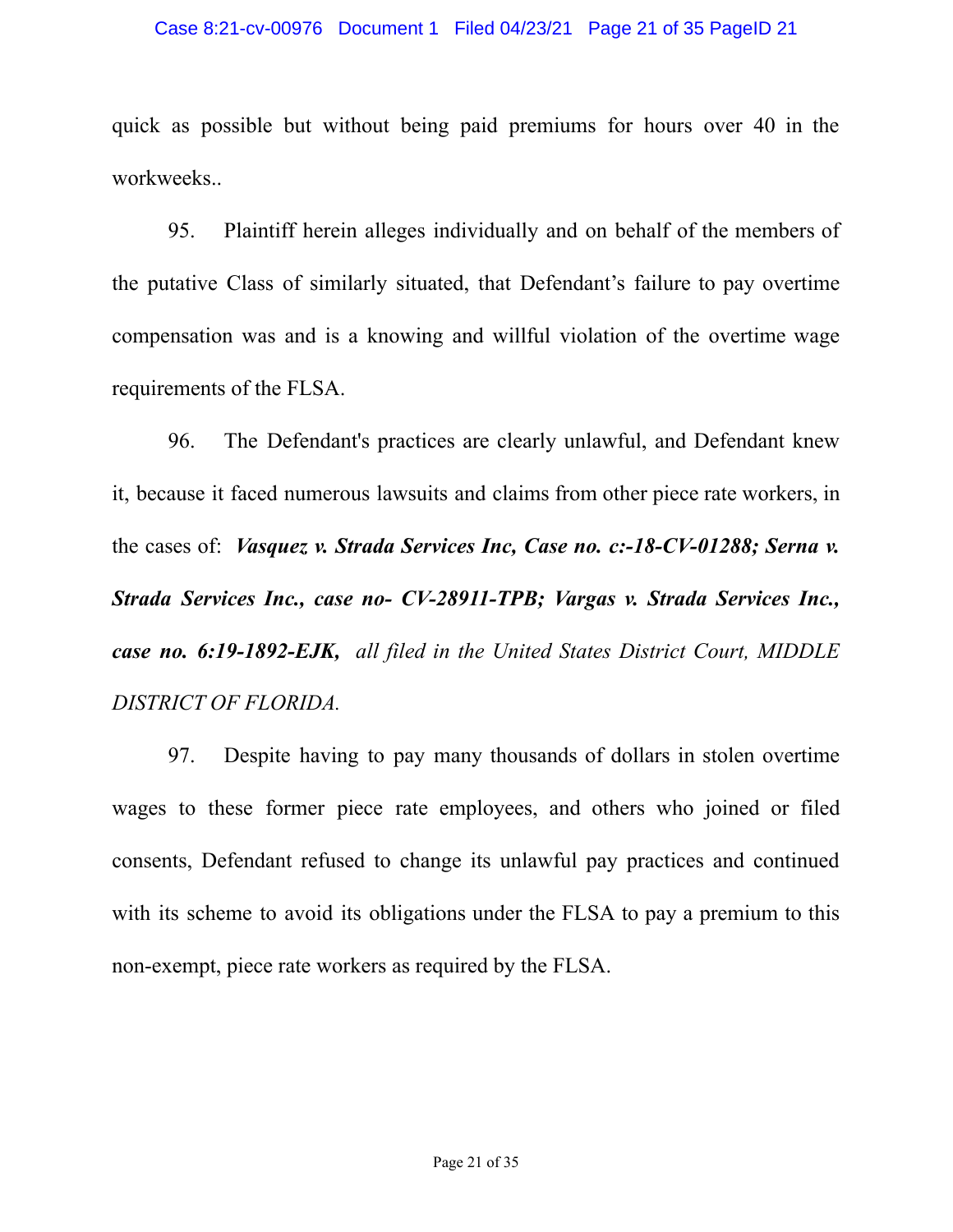98. Plaintiff herein alleges individually and on behalf of the members of the putative Class of similarly situated, that Defendant maintained a scheme to evade and avoid their FLSA wage obligations.

99. Accordingly, Plaintiff and the putative Class of similarly situated seek and are entitled to recover all overtime pay due from overtime hours worked for which compensation was not paid, an equal sum in liquidated damages, prejudgment interest, attorneys' fees and costs under the FLSA's three (3) year statute of limitations.

# **FAILURE TO MAINTAIN TRUE & ACCURATE RECORDS OF HOURS WORKED**

100. All employers subject to the FLSA must maintain and preserve certain records describing the wages, hours and working conditions of their employees.

101. Evidence reflecting the precise number of overtime hours worked by Plaintiff and every member of the Class, as well as the applicable compensation rates, is in the possession of Defendant.

102. However, and to the extent records are unavailable, Plaintiff and members of the Class may establish the hours they worked solely by their testimony and the burden of overcoming such testimony shifts to the employer. Anderson v. Mt. Clemens Pottery Co., 328 U.S. 680 (1946).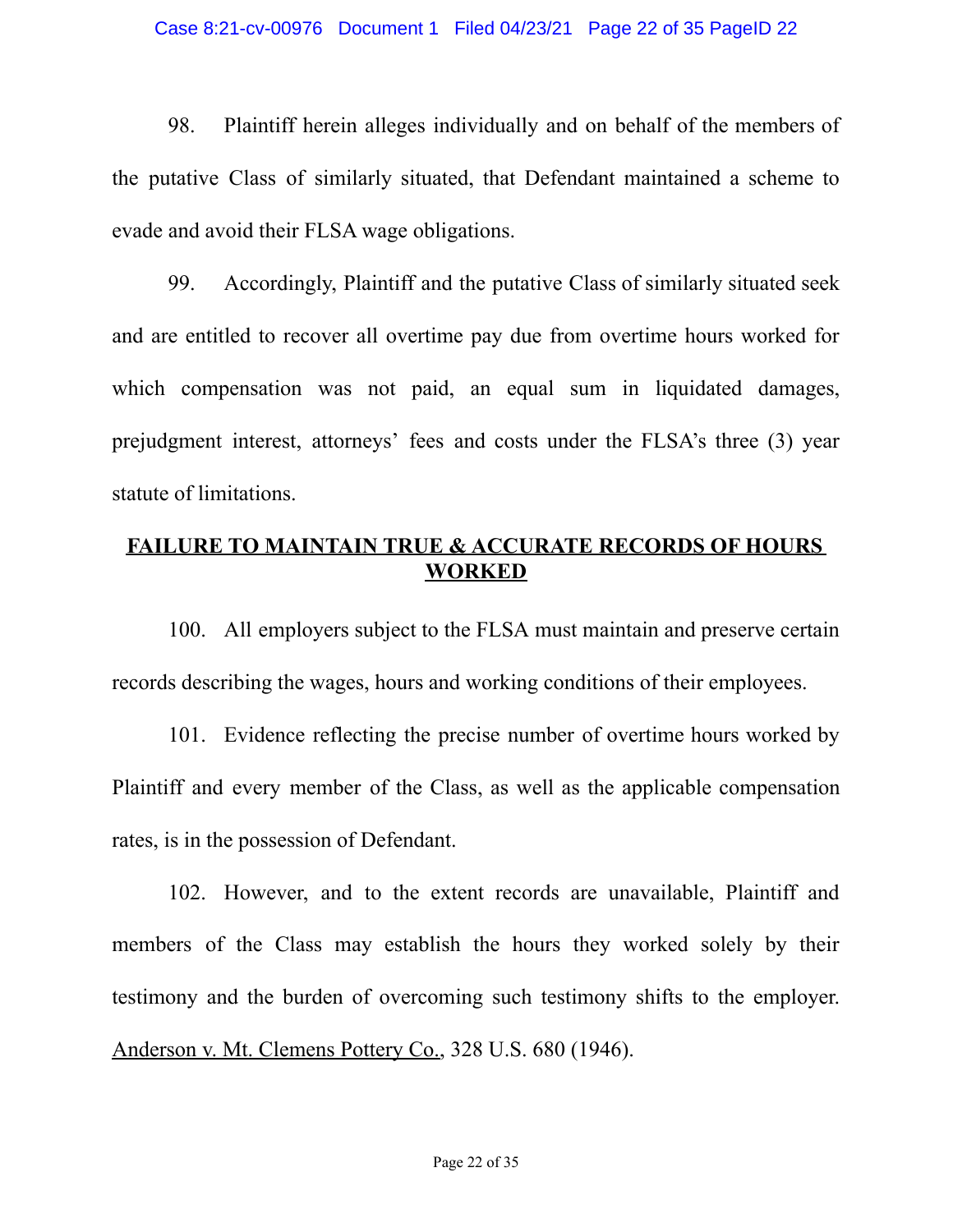103. With respect to an employee subject to the FLSA provisions, the following records must be kept:

- a. Personal information, including employee's name, home address, occupation, sex, and birth date if under nineteen (19) years of age;
- b. Hour and day when workweek begins;
- c. Regular hourly pay rate for any week when overtime is worked;
- d. Total hours worked each workday and each workweek;
- e. Total daily or weekly straight-time earnings;
- f. Total overtime pay for the workweek;
- g. Deductions from or additions to wages;
- h. Total wages paid each pay period; and
- i. Date of payment and pay period covered

104. Failure to comply with the recordkeeping requirements is a violation of the FLSA for which criminal or civil sanctions may be imposed, whether or not other statutory violations exist. *See,* 29 U.S.C. §215(a)(5); *See also,* Dunlop v. Gray-Goto, Inc., 528 F.2d 792 (10th Cir. 1976).

105. Accurate records are not only required for regulatory purposes, they are critical to an employer's defense of claims that it violated the FLSA. An employer that fails to maintain the required records cannot avoid liability in a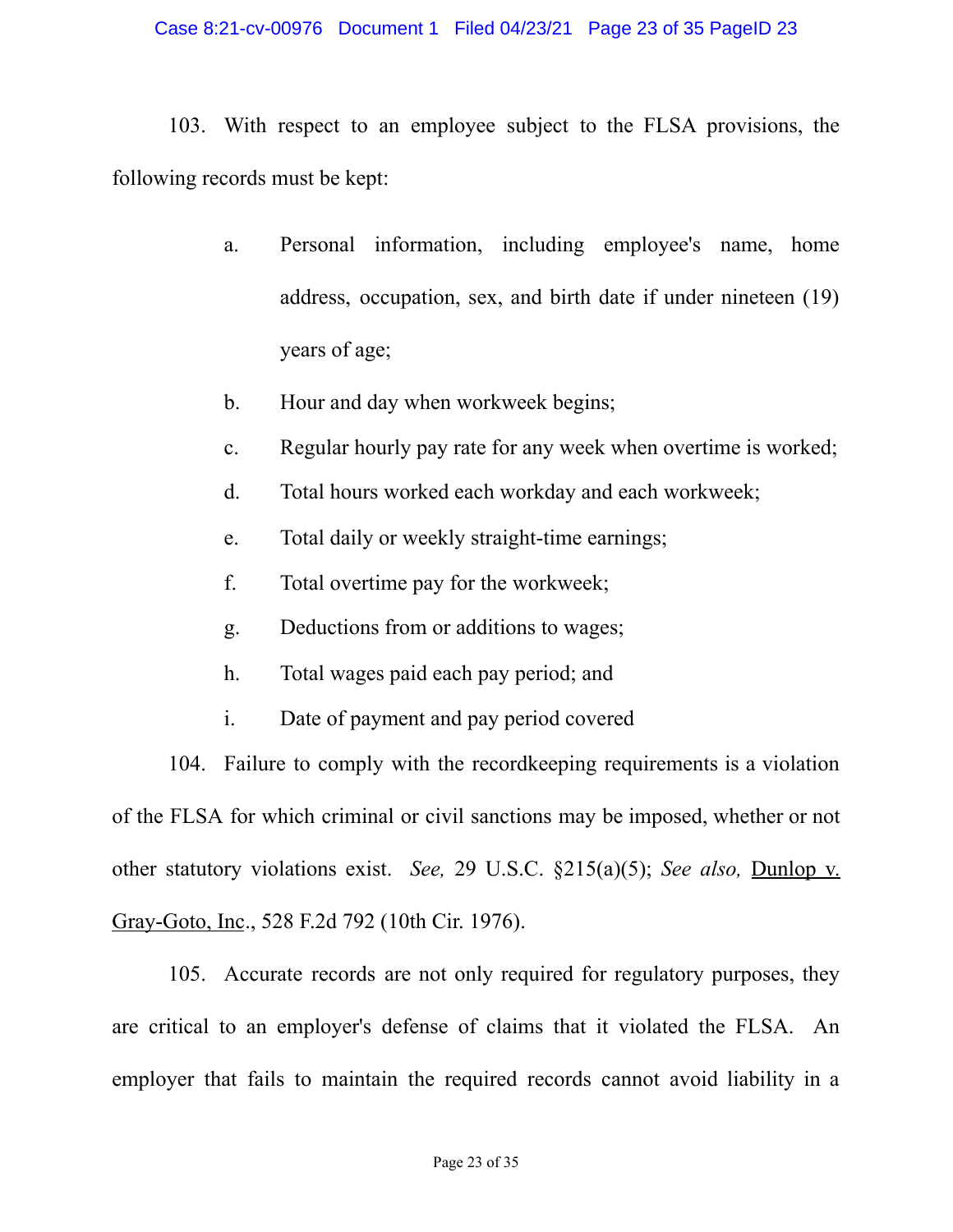wage-hour case through argument that there is insufficient evidence of the claimed hours worked. *See* Wirtz v. First State Abstract Ins. Co.*,* 362 F.2d 83 (8th Cir. 1966); Boekemeier v. Fourth Universalist Soc'y*,* 86 F. Supp. 2d 280 (S.D.N.Y. 2000).

106. An employer's failure to maintain records may create a presumption in the aggrieved employee's favor. *See* Myers v. The Copper Cellar Corp., 192 F.3d 546, 551 n.9 (7th Cir. 1999), *citing* Anderson v. Mt. Clemens Pottery Co., 328 U.S. 680 (1946).

107. Defendant has failed to accurately record, track and report the Plaintiff's work hours, and for and Class of similarly situated members' time and work hours as required under the FLSA.

108. Defendant has failed to make, keep and preserve records, with respect to each of its employees sufficient to determine the wages, hours and other conditions and practices of employment in violation of 29 CFR §516.2 and 29 U.S.C. §§211, 216 and related laws.

### **COLLECTIVE ACTION ALLEGATIONS**

109. Plaintiff brings this action individually and on behalf of all others similarly situated who worked as piece rate labor workers, under any title, such as helpers, electricians, installers or technicians, referenced herein as the putative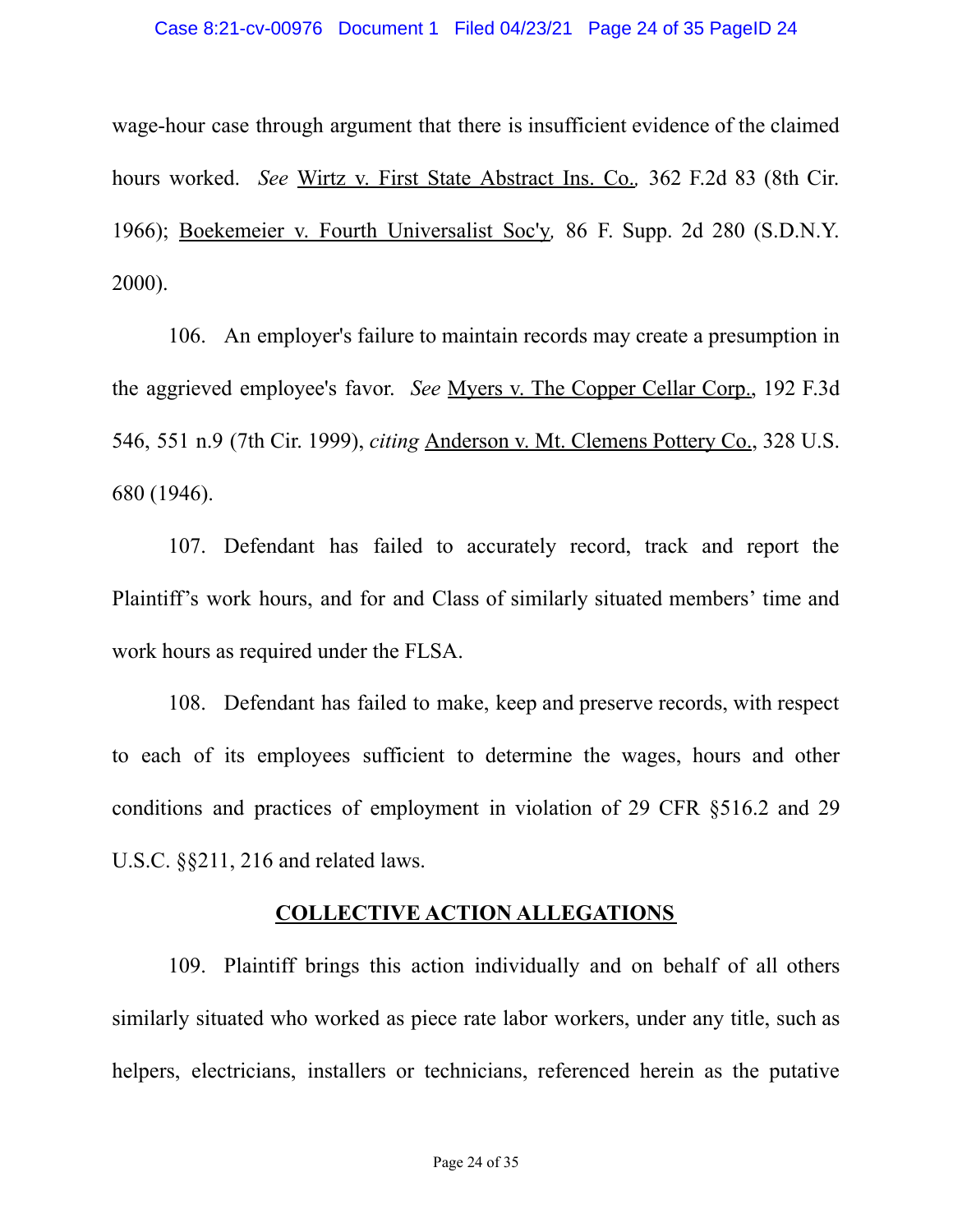class, as a collective action pursuant to the Fair Labor Standards Act. 29 USC  $§216(b).$ 

110. In Young v. Cooper Cameron Corp., the court stated that: "The requirements of Fed. R. Civ. P. 23 do not apply to the approval of a collective action and thus no showing of numerosity, typicality, commonality and representativeness need be made." Young v. Cooper Cameron Corp., 229 F.R.D. 50, 54 (S.D.N.Y. 2005)*.*

111. Still, despite the Young court's ruling, the members of the Class are so numerous that joinder of all members is impracticable and in the interests of justice, as well as in keeping with the legislature's intent in creating Collective Actions under Section 216(b), proceeding as a collective action is proper in this case. While the exact number of the members of the putative Class is unknown to the Plaintiff at this time and can only be ascertained through appropriate discovery, upon information and belief, Plaintiff believes that there are 300 or more individuals in the defined class within the three (3) year relevant class period.

112. Plaintiff will fairly and adequately protect the interests of the putative Class of similarly situated inside sales representatives, and has retained counsel that is experienced and competent in class/collective actions and employment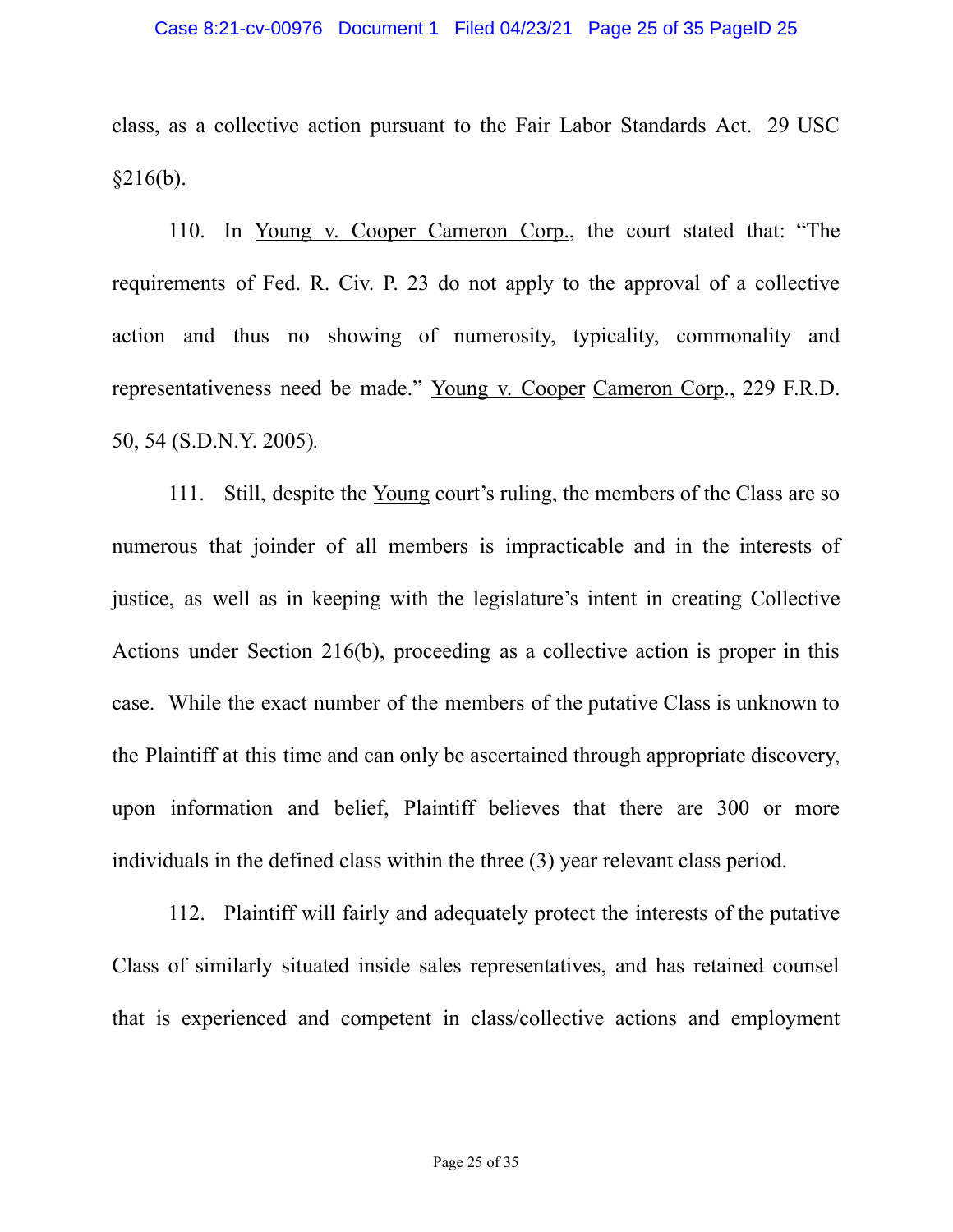#### Case 8:21-cv-00976 Document 1 Filed 04/23/21 Page 26 of 35 PageID 26

litigation. Plaintiff has no interest that is contrary to, or in conflict with, members of the putative Class.

113. A collective action suit, such as the instant one, is superior to other available means for a fair and efficient adjudication of this lawsuit. The damages suffered by individual members of the Class may be relatively small when compared to the expense and burden of litigation, making it virtually impossible for members of the Class to individually seek redress for the wrongs done to them.

114. A collective action is, therefore, superior to other available methods for the fair and efficient adjudication of the controversy. Absent these actions, the members of the Class likely will not obtain redress of their injuries and Defendant will retain the proceeds from its violations of the FLSA.

115. Furthermore, even if any member of the Class could afford individual litigation against the Defendant, it would be unduly burdensome to the judicial system. The instant methodology, when compared to voluminous individual actions, has fewer management difficulties and provides the benefits of unitary adjudication, economies of scale, and comprehensive supervision by a single court. Concentrating this litigation in one forum will promote judicial economy and parity among the claims of individual members of the Class and provide for judicial consistency.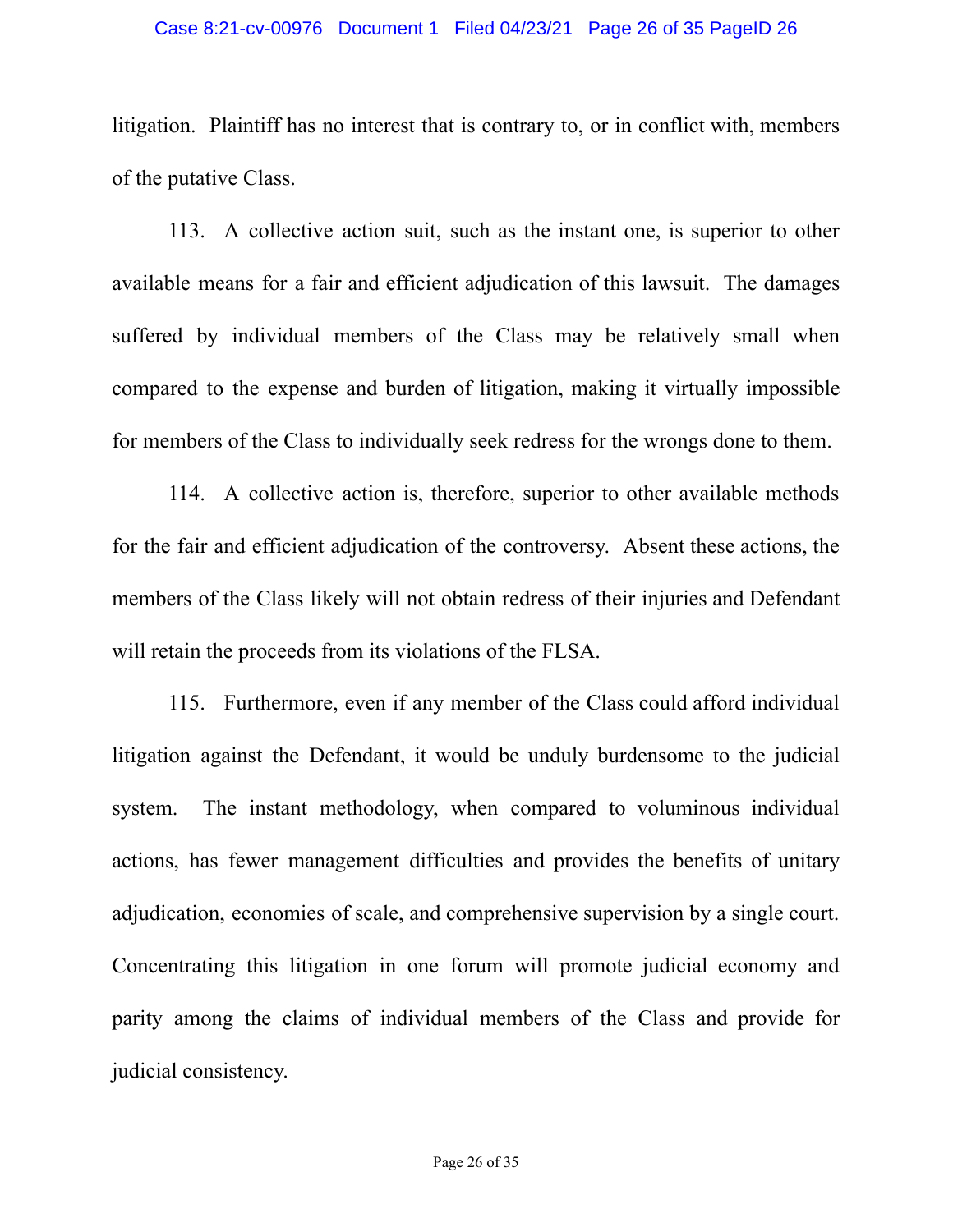116. Upon information and belief, all piece rate workers were trained on an ad hoc basis, including Plaintiff, without any formalized and structured training program, other than to ride along with another experienced worker and see how it's done.

117. There is a well-defined community of interest in the questions of law and fact affecting the Class as a whole. The question of law and fact common to each of the Class predominate over any questions affecting solely individual members of the action. Among common questions of law and fact are:

- a. Whether Defendant employed members of the Class within the meaning of the applicable provisions of the FLSA;
- b. Whether Plaintiff and members of the Class were expected, permitted, and encouraged to regularly work hours in excess of forty (40) per week off the clock and without being paid a premium for all hours worked;
- c. Whether Defendant unlawfully either edited or shaved overtime hours from employees time records, or required and instructed employees to shave, edit and remove or not submit overtime hours on their own weekly time records;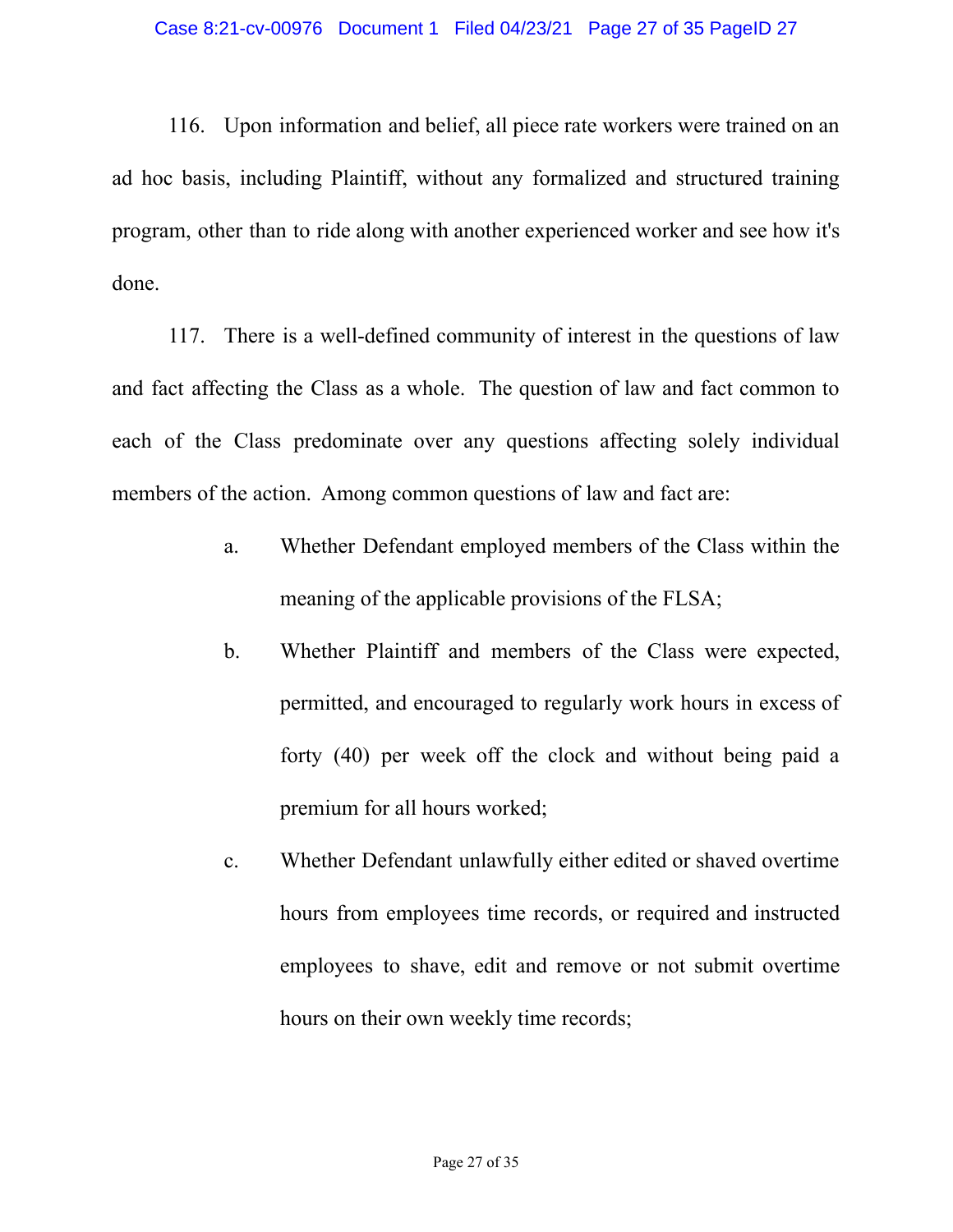- d. Whether Defendant knowingly failed to maintain and preserve accurate and true records of all hours worked and wages earned by Plaintiff and the Class;
- e. Whether Plaintiff and the Class have sustained damages, and if so, what is the proper measure of such damages;
- f. Whether Defendant willfully and with reckless disregard, underpaid Plaintiff and the class of similarly situated, even when they did pay a premium for overtime hours worked;
- g. Whether Defendant maintained a De Facto, unlawful policy against paying overtime wages to piece rate workers and against piece rate workers from claiming or reporting all hours worked; and
- h. Whether Defendant permitted Plaintiff and all other similarly situated to suffer to work off the clock.

118. Plaintiff knows of no difficulty that will be encountered in the management of this litigation that would preclude its continued maintenance as a collective action.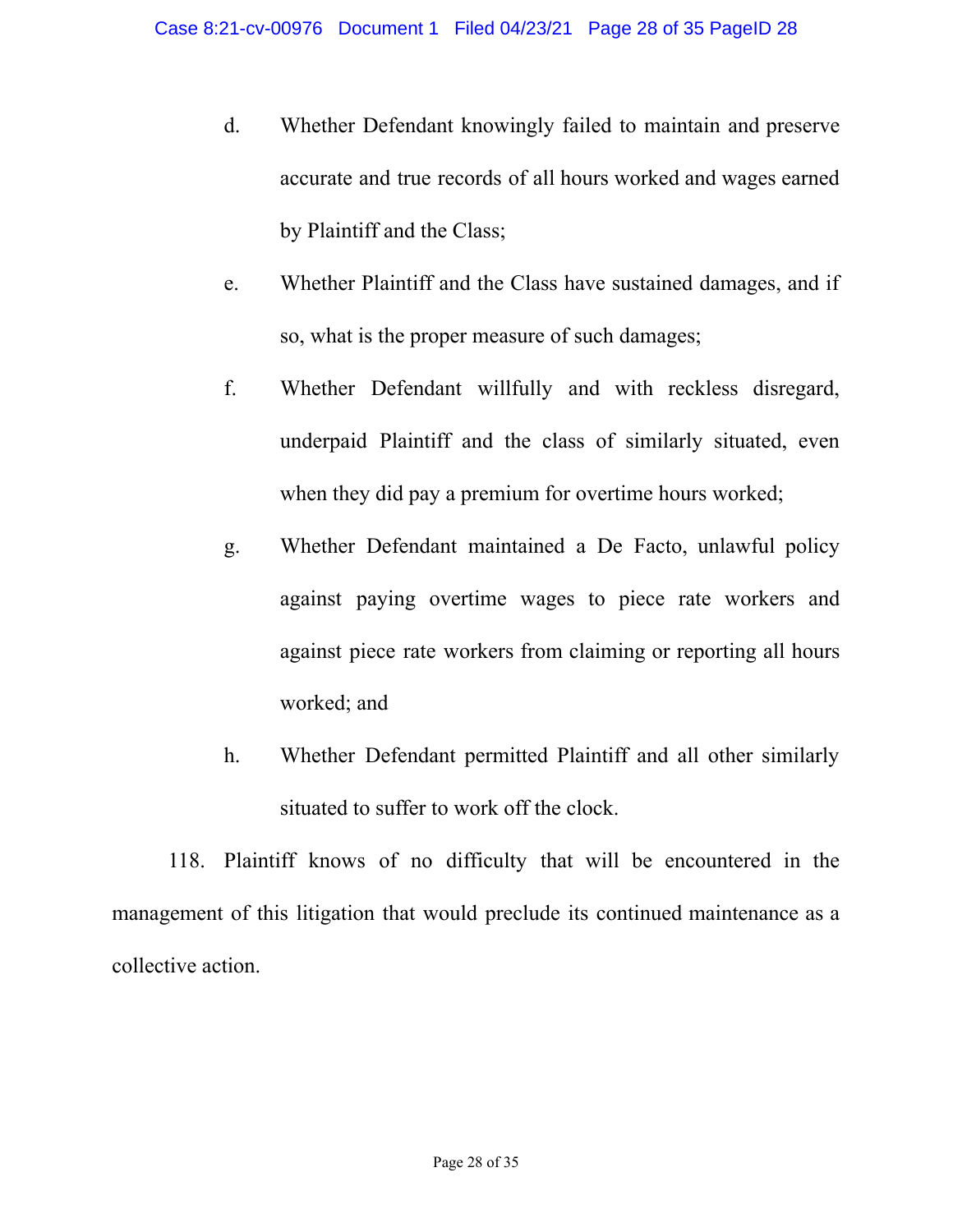# **COUNT I VIOLATION OF § 207 OF THE FLSA**

119. The foregoing paragraphs are realleged and incorporated as if fully set forth herein.

120. At all relevant times, Defendant employed Plaintiff, and/or each member of the Putative Class of similarly situated, and continues to employ members of the Putative Class, within the meaning of the FLSA.

121. Upon information and belief, all electricians, helpers, installers and technicians were paid under a common and similar compensation plan and scheme, comprised of a piece rate pay per job or work order, and irrespective to the number of hours worked.

122. Defendant assigned a specific rate for each job or work order, rather than providing the plaintiff with any set price sheet or pay codes, such that Plaintiff would not know their own pay until each work order was given to them.

123. Defendant maintained a De Facto policy and practice of refusing to pay overtime compensation to piece rate workers for the hours worked in excess of forty (40) hours per week.

124. Defendant intimidates, coerces, and dissuades piece rate workers from reporting or claiming overtime hours (hours over forty (40)) in a workweek for fear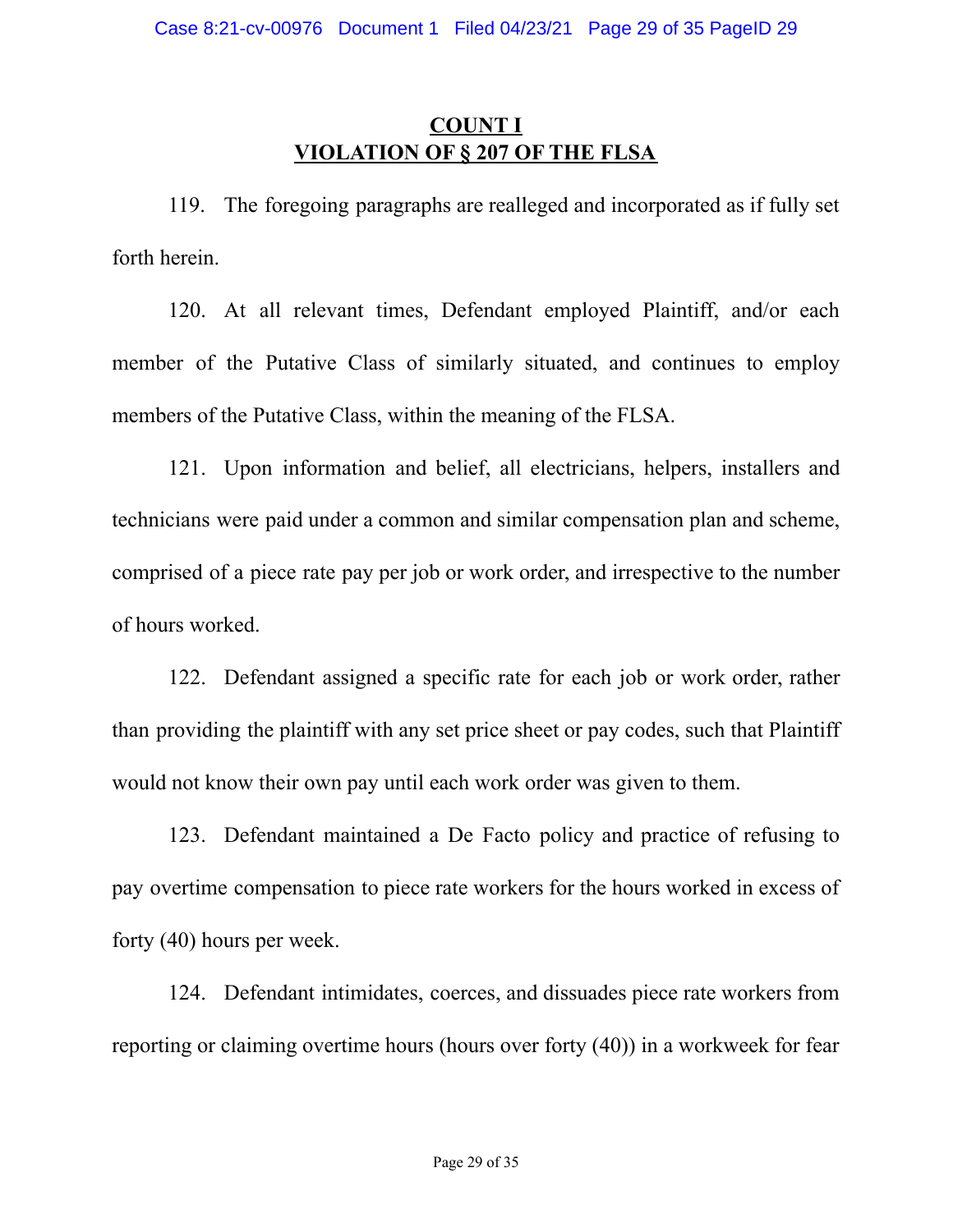of scrutiny, discipline and management displeasure, meanwhile, suggesting, encouraging and even warning piece rate workers to meet and exceed quotas, production goals, and times assigned to jobs

125. Defendant's management is well aware of employees working more than 8 hours in a day, more than 40 hours in a week, and well beyond the minimum work schedule of Monday to Friday, 7:00 am until 3:30 pm, and does not discipline these employees for doing so.

126. Defendant does not instruct, order or command employees to leave at the end of their shift time, nor do they prohibit employees from performing work activities they know piece rate workers are engaging in on behalf of Defendant in the evenings and on weekends.

127. As a result of Defendant's unlawful pay practices complained of herein, throughout the three (3) year class period to the present, Defendant has willfully stolen many millions of dollars or more in wages from piece rate workers.

128. Defendant knowingly and willfully failed to pay Plaintiff and all other members of the Class, overtime compensation at the appropriate legal rate for all hours they performed work on behalf of Defendant above and beyond forty (40) hours per workweek in violation of the FLSA, in particular 29 U.S.C. § 207.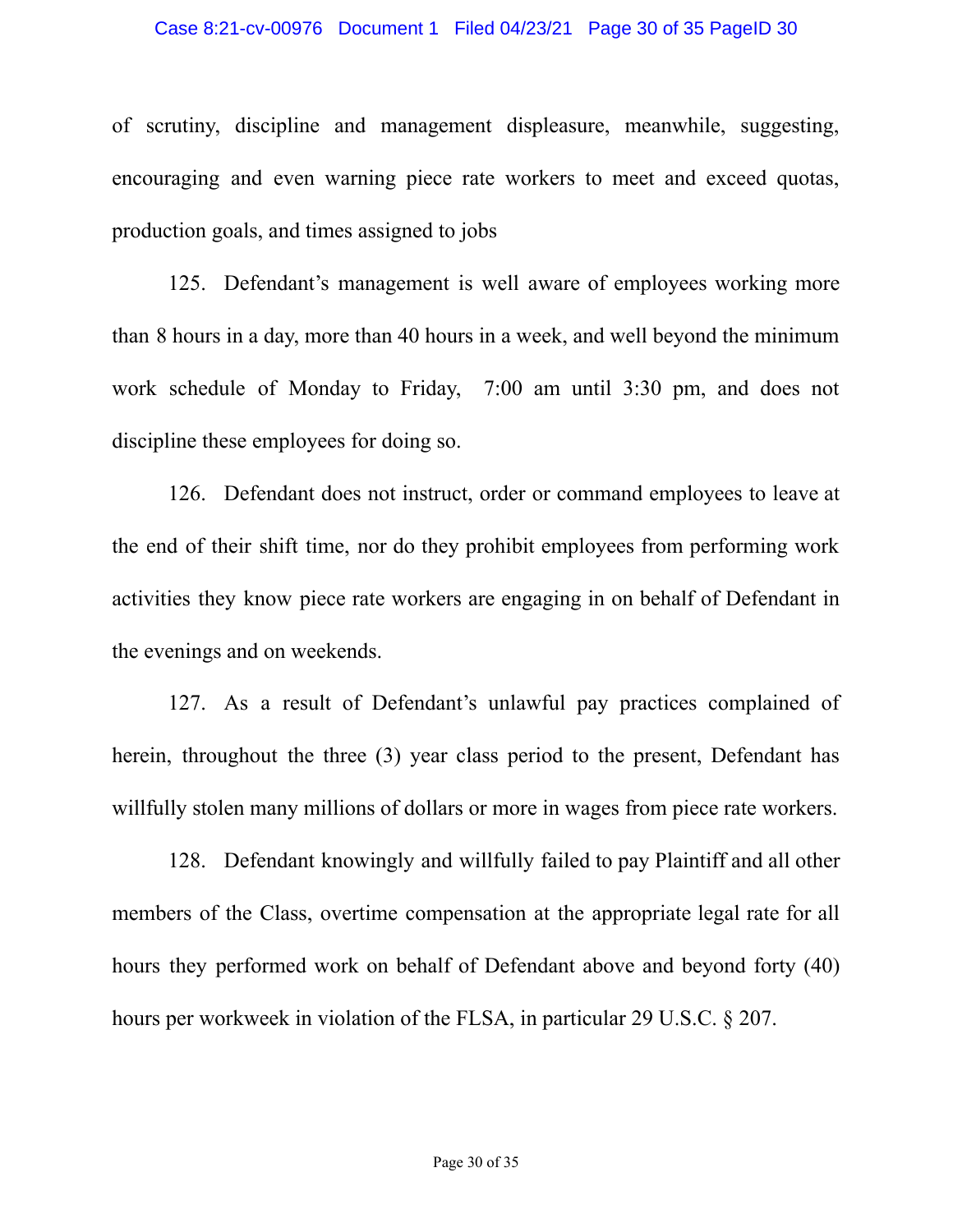#### Case 8:21-cv-00976 Document 1 Filed 04/23/21 Page 31 of 35 PageID 31

129. The foregoing conduct, as alleged, constitutes a willful violation of the FLSA within the meaning of 29 U.S.C. §255(a).

130. Defendant is well aware that in order to meet goals, job completion times and , to complete and perform their job duties to the expectations of Defendant, piece rate workers must work more than forty (40) hours in a workweek routinely, and especially since they are not able to earn more pay unless and until they finish a job they start.

131. Moreover, by the inherent nature of piece rate work, generally Defendant understands that the more hours inside sales representatives put in and work, the more likely they will produce more in sales revenue for Defendant and thus earn more commissions for the inside sales representatives.

132. Defendant induced and mislead persons applying for and accepting the position of inside sales representatives into believing that they were to receive both a base hourly pay, or salary for performing forty (40) hours of work per workweek, free and clear and separate from the eligible commissions, and that they would be paid time and one half  $(1.5)$  their regular rates for all overtime hours worked.

133. Instead, Defendant engaged in a scheme to avoid paying overtime wages.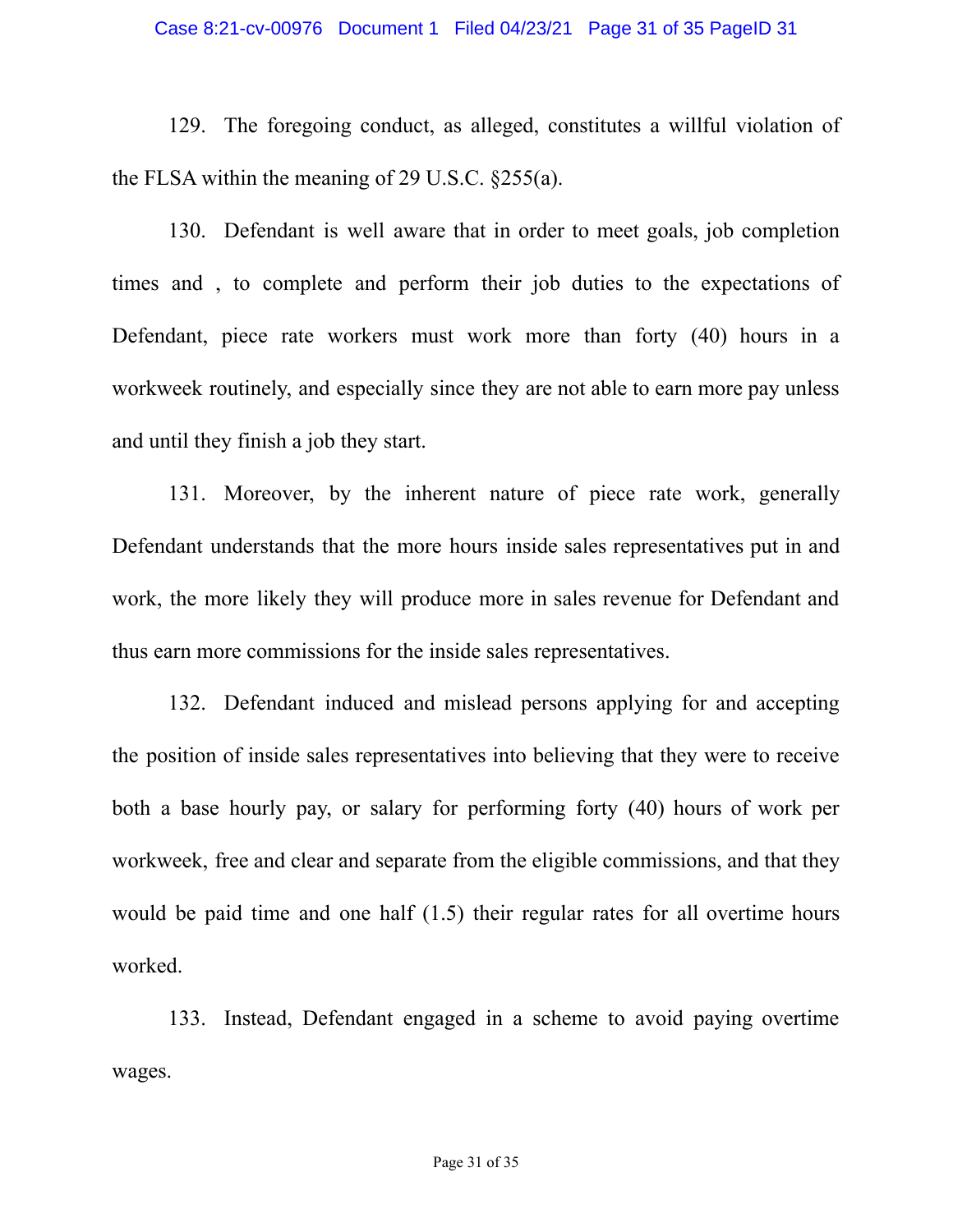134. Defendant knew that the work assigned to piece rate workers employed under the various job titles of installers, helpers, electricians and technicians would result in employees working more than forty (40) hours routinely in order to meet goals, job and work order requirements and other performance metrics.

135. Defendant willfully failed and refused to pay Plaintiff and all other similarly situated piece rate workers a premium for all overtime hours worked.

136. Defendant cannot and does not have a good faith basis under the FLSA for its willful actions and conduct of refusing and failing to pay Plaintiff and all similarly situated piece rate workers lawful rates for all overtime hours worked over 40 hours in each and every workweek, especially since the law is clear and Defendant had 3 or more similar lawsuits and never corrected its unlawful pay practices or went and paid all piece rate workers for the 3 years of overtime wages they stole from them.

137. Plaintiff and the class of similarly situated thus are entitled to, and should be awarded liquidated damages of an equal sum of the overtime wages awarded or recovered for a period of three (3) years preceding the filing of this action to the present and continuing.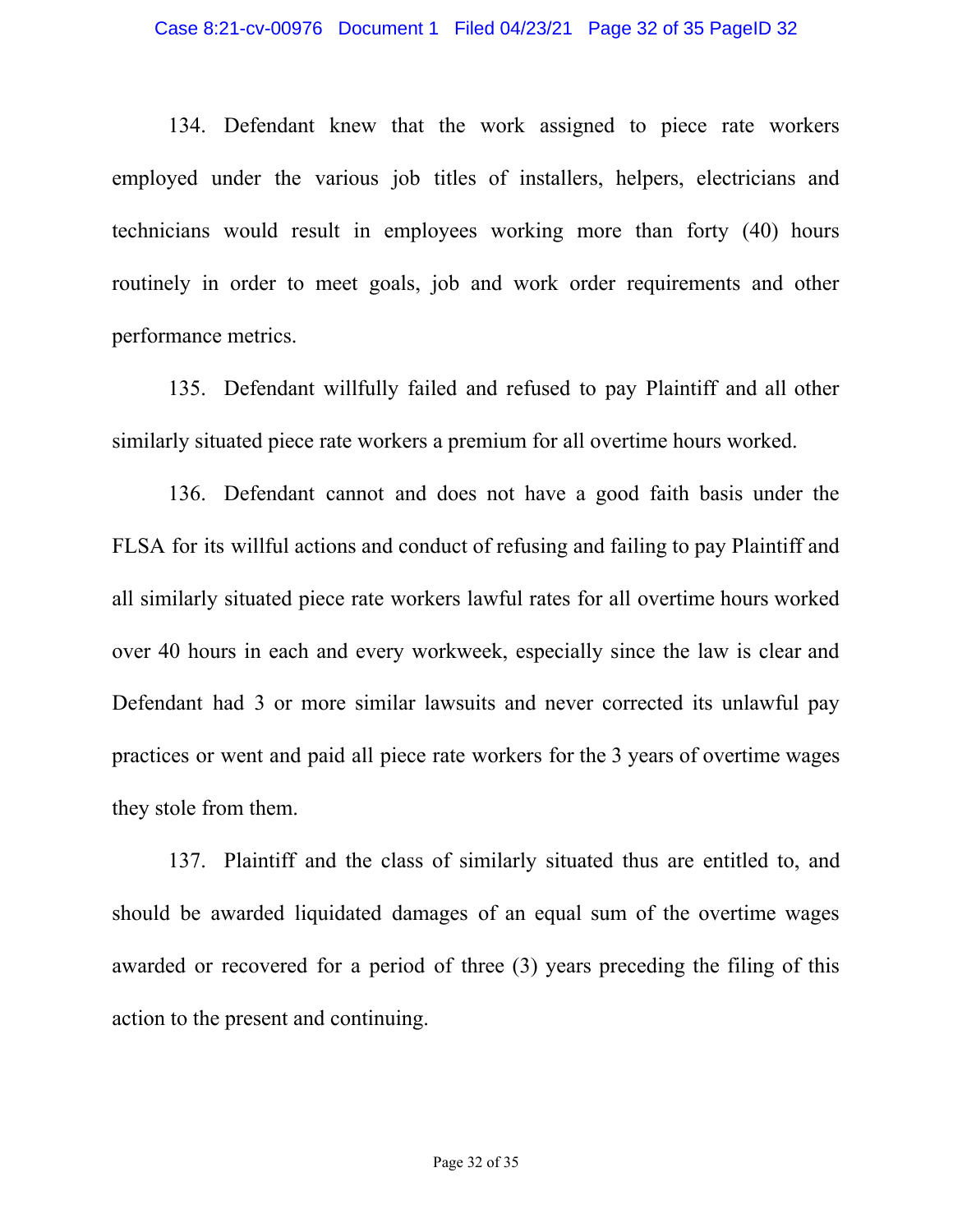138. Due to Defendant's willful FLSA violations, Plaintiff alleges on behalf of the members of the Class that they have suffered damages and are entitled to recover from Defendant the unpaid and underpaid overtime compensation due and owing for all hours worked in excess of forty (40) in each and every workweek, an additional equal amount as liquidated damages, prejudgment interest, reasonable attorneys' fees, costs and disbursements of this action, pursuant to 29 U.S.C. §216(b).

139. Plaintiff and the class of similarly situated have suffered financial harm and loss of monies owed to them as a direct and proximate result of Defendant's unlawful pay practices complained of herein.

**WHEREFORE** Plaintiff, RICHARD REYES prays for:

a. An order designating this action as a collective action and issuance of notice pursuant to 29 U.S.C. §216(b) to all similarly situated individuals across the nation with instructions to permit them to assert timely FLSA claims in this action by filing individual Consents to Join this action as plaintiffs pursuant to §216(b); and that notice be sent to all past and present employees of STRADA SERVICES INC. any time during the three (3) year period immediately preceding the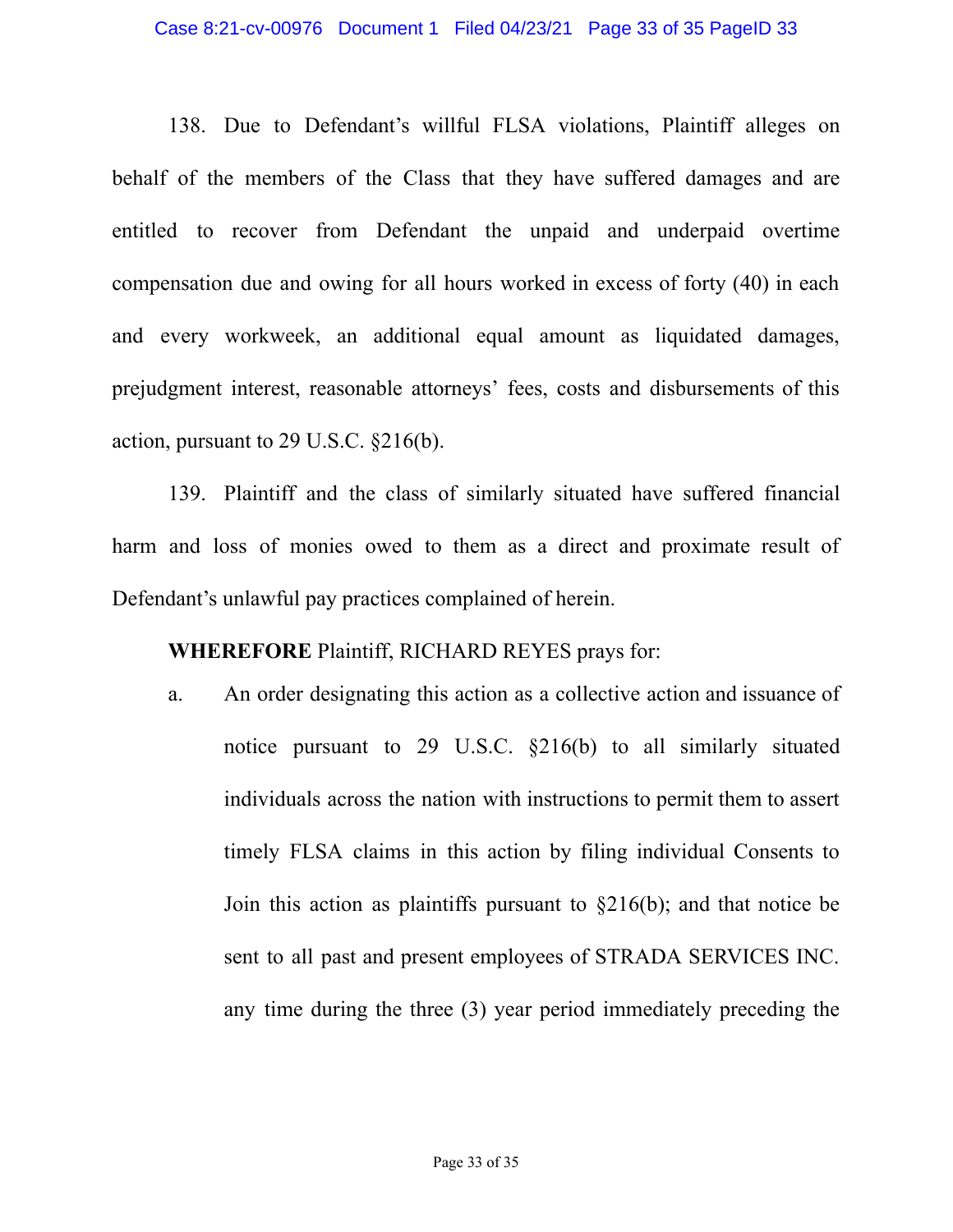filing of this suit, through and including the date of this Court's issuance of the Court Supervised Notice;

- b. An order awarding attorneys' fees and costs pursuant to §216 of the FLSA;
- c. That the Court find Defendant in violation of the overtime compensation provision of the FLSA and that the Court find that Defendant's violations of the FLSA were and are willful;
- d. That the Court award Plaintiff Reyes and the putative Class of all similarly situated employees overtime compensation for all the previous hours worked over forty (40) hours in each and every workweek at correct and lawful rate of pay during the past three (3) years, AND an equal sum in liquidated damages. In addition, interest on said award pursuant to §216 of the FLSA;
- e. That the Court appoint Mitchell Feldman, Esq. and the firm of Feldman Legal Group as class counsel in the FLSA collective action, and appoint Richard Reyes as class representative for all those similarly situated with the authority to negotiate on all opt in plaintiffs behalf; and